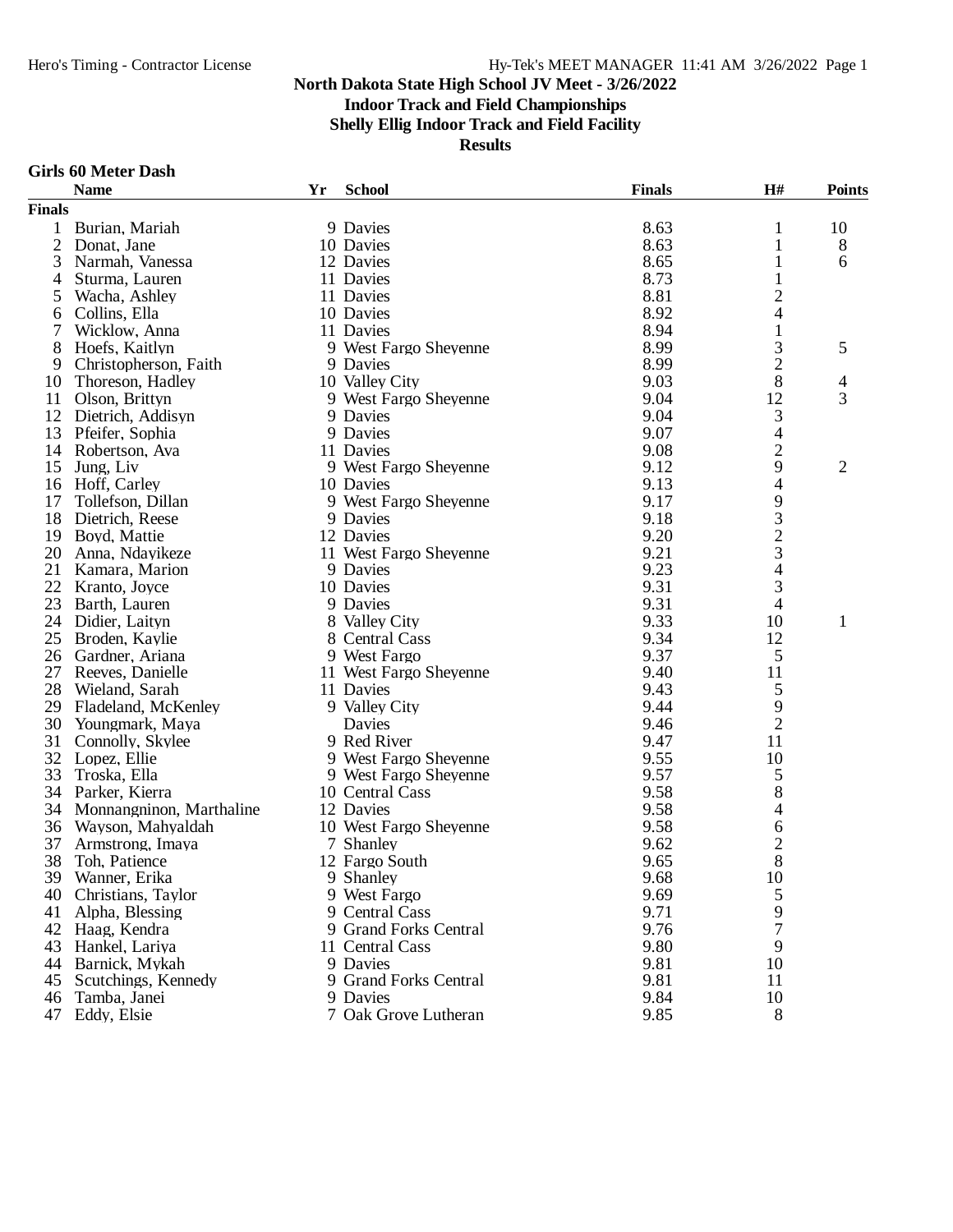### **Indoor Track and Field Championships**

**Shelly Ellig Indoor Track and Field Facility**

| Finals | (Girls 60 Meter Dash) |  |  |
|--------|-----------------------|--|--|
|        |                       |  |  |

|                | <b>FINALS</b> (GIFIS OU MELET DASIT)<br><b>Name</b> | Yr | <b>School</b>                      | <b>Finals</b> | H#                       | <b>Points</b>       |
|----------------|-----------------------------------------------------|----|------------------------------------|---------------|--------------------------|---------------------|
| 48             | Andrin, Glenelyn                                    |    | 11 Fargo South                     | 9.87          | 3                        |                     |
| 49             | Siah, Sonita                                        |    | 9 West Fargo                       | 9.88          | 11                       |                     |
|                | 50 Henry, Tennasyn                                  |    | 10 Grand Forks Central             | 9.93          | 10                       |                     |
| 51             | Weisenburger, Grace                                 |    | 9 Davies                           | 9.94          | 6                        |                     |
|                | 52 Bachmeier, Jaricha                               |    | 9 West Fargo                       | 9.97          | 6                        |                     |
| 53             | Black, Reagan                                       |    | 11 West Fargo                      | 9.98          | 7                        |                     |
| 54             | Olson, Destiny                                      |    | 9 Central Cass                     | 9.99          | 11                       |                     |
| 55             | Esposito, Meghan                                    |    | 10 West Fargo                      | 10.01         | 6                        |                     |
| 56             | Mochoge, Angel                                      |    | 10 Davies                          | 10.11         | $\overline{7}$           |                     |
| 57             | Knudsen, Olivia                                     |    | 9 Red River                        | 10.15         | 11                       |                     |
| 58             | Johnson, Averi                                      |    | 9 West Fargo                       | 10.30         | 7                        |                     |
| 59             | Jamieson, Alexis                                    |    | 11 Davies                          | 10.32         | $\overline{7}$           |                     |
| 60             | Wedell, Ava                                         |    | 9 West Fargo                       | 10.35         | $\boldsymbol{7}$         |                     |
| 61             | Cruz, Alyssa                                        |    | 9 Red River                        | 10.46         | $\,8\,$                  |                     |
|                | 62 Weisgram, Calleigh                               |    | 7 Oak Grove Lutheran               | 10.80         | 8                        |                     |
| 63             | Pabst, Cierra                                       |    | 11 Valley City                     | 10.84         | 9                        |                     |
| 64             | Anderson, Emma                                      |    | 11 Red River                       | 10.95         | 9                        |                     |
| 65             | Keller, Sophia                                      |    | 10 Davies                          | 10.97         | 6                        |                     |
|                | <b>Girls 200 Meter Dash</b>                         |    |                                    |               |                          |                     |
|                | <b>Name</b>                                         | Yr | <b>School</b>                      | <b>Finals</b> | H#                       | <b>Points</b>       |
| <b>Finals</b>  |                                                     |    |                                    |               |                          |                     |
| 1              | Sturma, Lauren                                      |    | 11 Davies                          | 28.74         | 1                        | 10                  |
| $\overline{2}$ | Wacha, Ashley                                       |    | 11 Davies                          | 28.90         | $\mathbf{1}$             | 8                   |
| 3              | Graf, Ava                                           |    | 10 Davies                          | 29.38         | $\overline{2}$           | 6                   |
| 4              | Narmah, Vanessa                                     |    | 12 Davies                          | 29.62         |                          |                     |
| 5              | Brakke, Sophie                                      |    | 9 Red River                        | 29.79         | 4                        | 5                   |
| 6              | Robertson, Ava                                      |    | 11 Davies                          | 29.97         |                          |                     |
| 7              | Bornemann, Stevie                                   |    | 12 Davies                          | 29.99         | $\frac{2}{2}$            |                     |
| 8              | Thoreson, Hadley                                    |    | 10 Valley City                     | 30.18         | $\mathbf 1$              | 4                   |
| 9              | Dietrich, Addisyn                                   |    | 9 Davies                           | 30.53         | $\overline{\mathcal{A}}$ |                     |
| 10             | Christopherson, Faith                               |    | 9 Davies                           | 30.58         |                          |                     |
| 11             |                                                     |    | 10 Davies                          | 30.70         | $\frac{2}{2}$            |                     |
| 12             | Reid, Marissa<br>Jung, Liv                          |    | 9 West Fargo Sheyenne              | 30.77         | 4                        |                     |
| 13             | Didier, Laityn                                      |    | 8 Valley City                      | 30.83         | 13                       | 3<br>$\overline{2}$ |
| 14             | Boyd, Mattie                                        |    | 12 Davies                          | 31.21         |                          |                     |
| 15             | Hoff, Hanna                                         |    | 10 Davies                          | 31.25         | 3                        |                     |
|                | Collins, Ella                                       |    |                                    | 31.29         | $\overline{4}$           |                     |
| 16             |                                                     |    | 10 Davies<br>9 Davies              | 31.33         | $\frac{4}{7}$            |                     |
|                | 17 Pfeifer, Sophia                                  |    |                                    |               |                          |                     |
| 18             | Olson, Brittyn                                      |    | 9 West Fargo Sheyenne              | 31.53         | 12                       | 1                   |
| 19             | Anna, Ndayikeze                                     |    | 11 West Fargo Sheyenne             | 31.58         | 3                        |                     |
| 20             | Wayson, Mahyaldah                                   |    | 10 West Fargo Sheyenne<br>9 Davies | 31.97         | 6                        |                     |
| 21             | Dietrich, Reese                                     |    |                                    | 32.14         | 3                        |                     |
| 22             | Holder, Alayna                                      |    | 10 West Fargo Sheyenne             | 32.14         | 13                       |                     |
| 23             | Tollefson, Dillan                                   |    | 9 West Fargo Sheyenne              | 32.27         | 13                       |                     |
| 24             | Kranto, Joyce                                       |    | 10 Davies                          | 32.31         | 6                        |                     |
| 25             | Connolly, Skylee                                    |    | 9 Red River                        | 32.50         | 13                       |                     |
| 26             | Beipa, Lydia                                        |    | 11 Fargo South                     | 32.58         | $8\,$                    |                     |
| 27             | Wanner, Erika                                       |    | 9 Shanley                          | 32.62         | 9                        |                     |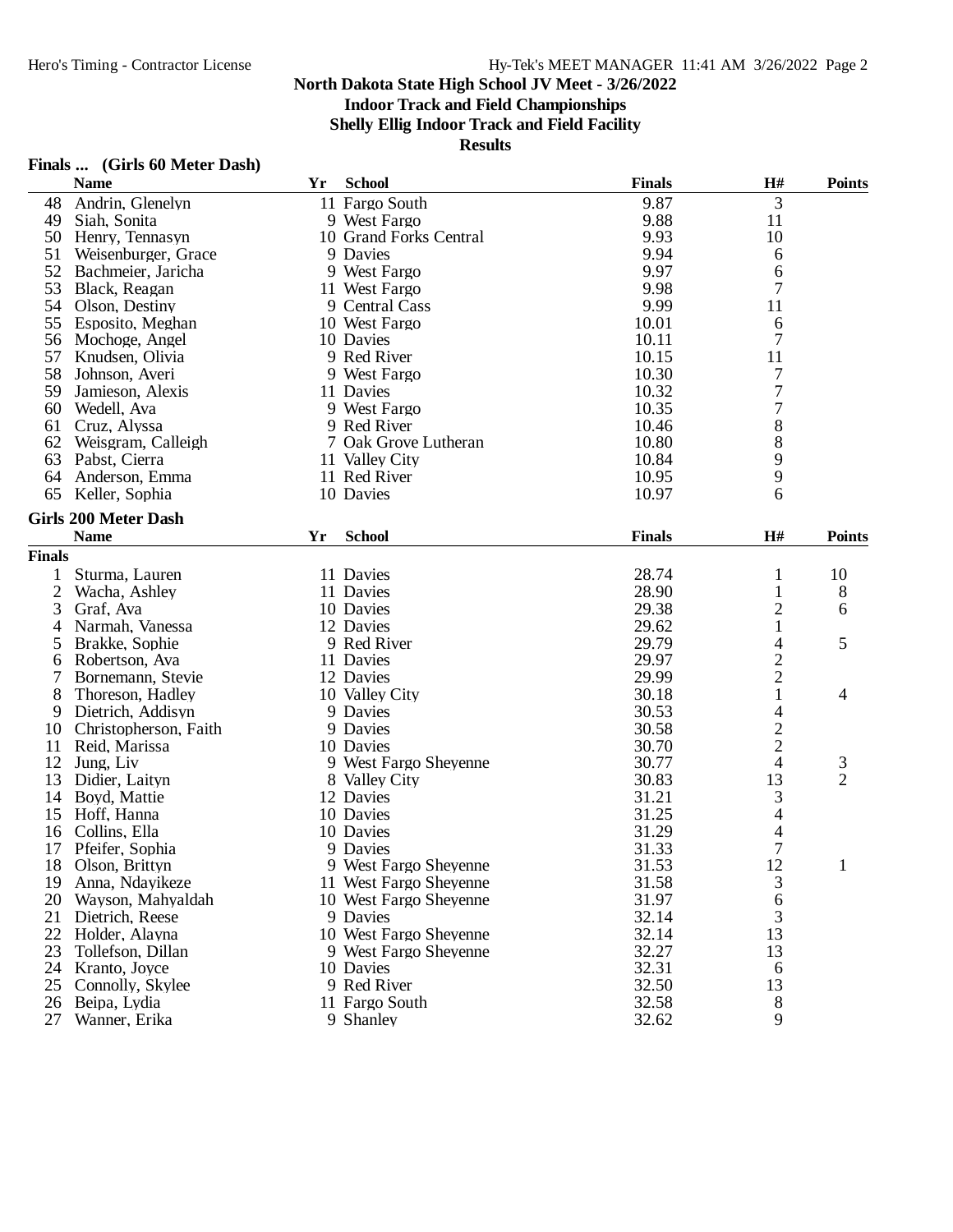**Indoor Track and Field Championships**

**Shelly Ellig Indoor Track and Field Facility**

|         |  | Finals  (Girls 200 Meter Dash) |  |
|---------|--|--------------------------------|--|
| $N = -$ |  |                                |  |

|     | <b>Name</b>           | Yr | <b>School</b>          | <b>Finals</b> | H#             | <b>Points</b> |
|-----|-----------------------|----|------------------------|---------------|----------------|---------------|
| 28  | Dick, Brenna          |    | 10 West Fargo Sheyenne | 32.62         | 13             |               |
| 29  | Christians, Taylor    |    | 9 West Fargo           | 32.67         | 3              |               |
| 30  | Reeves, Danielle      |    | 11 West Fargo Sheyenne | 32.70         | 6              |               |
| 31  | Schneider, Lois       |    | 9 Central Cass         | 32.71         | 9              |               |
| 32  | Dolo, Sonya           |    | 11 Davies              | 32.76         | $\overline{7}$ |               |
| 33  | Axtman, Elsa          |    | 9 Davies               | 33.03         | 8              |               |
|     | 34 Lopez, Ellie       |    | 9 West Fargo Sheyenne  | 33.03         | 14             |               |
| 35  | Preston, Olivia       |    | 7 Shanley              | 33.03         | 6              |               |
| 36  | Neameyer, Ryann       |    | 11 West Fargo Sheyenne | 33.06         | 7              |               |
| 37  | Siah, Sonita          |    | 9 West Fargo           | 33.17         | 13             |               |
| 38  | Zulu, Alice           |    | 9 West Fargo Sheyenne  | 33.25         | 8              |               |
| 39  | Weisenburger, Grace   |    | 9 Davies               | 33.36         | 10             |               |
| 40  | Toh, Patience         |    | 12 Fargo South         | 33.48         | 6              |               |
| 41  | Rindahl, Skylar       |    | 11 West Fargo Sheyenne | 33.49         | 9              |               |
|     | 42 Eddy, Elsie        |    | 7 Oak Grove Lutheran   | 33.53         | 12             |               |
| 43  | Tamba, Janei          |    | 9 Davies               | 33.62         | 11             |               |
|     | 44 Esposito, Meghan   |    | 10 West Fargo          | 33.77         | 14             |               |
| 45  | Fladeland, McKenley   |    | 9 Valley City          | 33.94         | 8              |               |
| 46  | Sacko, Kadidiatou     |    | 10 West Fargo          | 33.97         | 9              |               |
|     | 47 Bachmeier, Jaricha |    | 9 West Fargo           | 34.07         | 8              |               |
| 48  | Scutchings, Kennedy   |    | 9 Grand Forks Central  | 34.07         | 14             |               |
| 49  | Troska, Ella          |    | 9 West Fargo Sheyenne  | 34.12         | 8              |               |
| 50  | McKinnon, Kansas      |    | 9 West Fargo Sheyenne  | 34.26         | 10             |               |
| 51  | Armstrong, Imaya      |    | 7 Shanley              | 34.30         | 9              |               |
| 52  | Mochoge, Angel        |    | 10 Davies              | 34.38         | 10             |               |
| 53  | Knudsen, Olivia       |    | 9 Red River            | 34.45         | 10             |               |
| 54  | Martin, Nissi         |    | 9 Shanley              | 34.89         | 10             |               |
| 55  | Weisgram, Calleigh    |    | 7 Oak Grove Lutheran   | 35.51         | 14             |               |
| 56  | Wedell, Ava           |    | 9 West Fargo           | 35.62         | 11             |               |
| 57  | Jamieson, Alexis      |    | 11 Davies              | 35.66         | 10             |               |
| 58  | Cruz, Alyssa          |    | 9 Red River            | 35.85         | 12             |               |
| 59  | Hankel, Lariya        |    | 11 Central Cass        | 35.87         | 14             |               |
| 60  | Black, Reagan         |    | 11 West Fargo          | 36.03         | 11             |               |
| 61  | Sleath, Marisa        |    | 10 West Fargo          | 36.09         | 12             |               |
| 62  | Atendaye, Lucia       |    | 10 West Fargo          | 36.15         | 12             |               |
| 63  | Johnson, Averi        |    | 9 West Fargo           | 36.15         | 11             |               |
|     | 64 McGurran, Jiselle  |    | 11 Red River           | 36.78         | 12             |               |
| 65  | Ofori, Jamelia        |    | 9 Davies               | 37.03         | 11             |               |
|     | 66 Anderson, Emma     |    | 11 Red River           | 37.34         | 11             |               |
| 67  | Pabst, Cierra         |    | 11 Valley City         | 43.16         | 12             |               |
| 68  | Davis, Melea          |    | 9 Red River            | 43.79         | 14             |               |
| --- | Christensen, Dymon    |    | 9 West Fargo Sheyenne  | <b>NT</b>     | $\sqrt{5}$     |               |
| --- | Andrin, Glenelyn      |    | 11 Fargo South         | NT            | 5              |               |
|     | Stimpson, Ella        |    | 9 Shanley              | <b>NT</b>     | 5              |               |
|     | Borg, Jovi            |    | 9 Valley City          | <b>NT</b>     | 5              |               |
| --- | Hoefs, Kaitlyn        |    | 9 West Fargo Sheyenne  | <b>NT</b>     | 5              |               |
|     |                       |    |                        |               |                |               |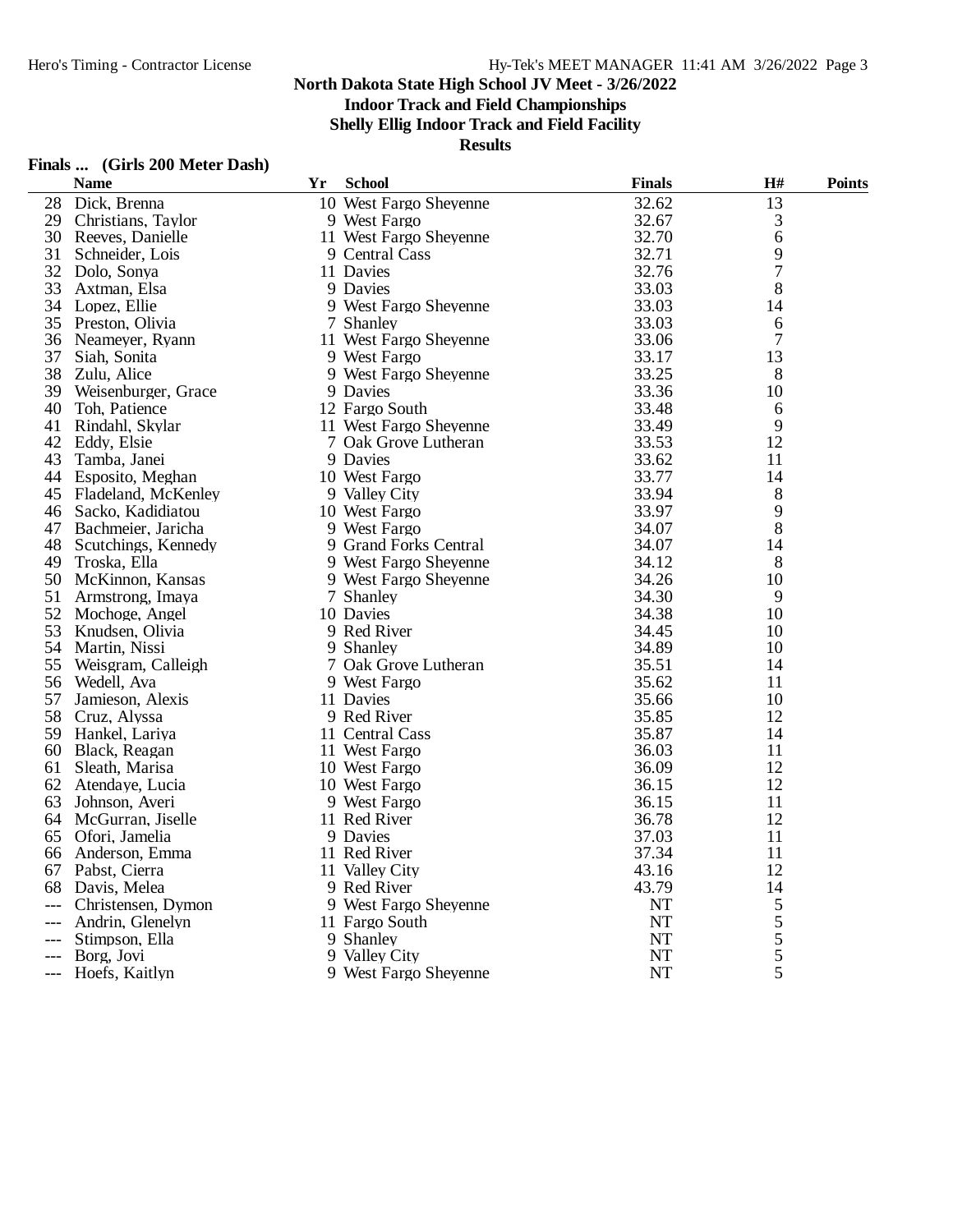### **Indoor Track and Field Championships**

**Shelly Ellig Indoor Track and Field Facility**

**Results**

#### **Girls 400 Meter Dash**

|                | <b>Name</b>                    | Yr | <b>School</b>                 | <b>Finals</b>      | H#                      | <b>Points</b>                              |
|----------------|--------------------------------|----|-------------------------------|--------------------|-------------------------|--------------------------------------------|
| <b>Finals</b>  |                                |    |                               |                    |                         |                                            |
| 1              | Miller, Ellie                  |    | 9 Davies                      | 1:10.37            | 1                       | 10                                         |
| $\overline{2}$ | Calavera, Julia                |    | 7 Shanley                     | 1:10.80            | 1                       | 8                                          |
| 3              | Jung, Liv                      |    | 9 West Fargo Sheyenne         | 1:11.86            |                         | 6                                          |
| 4              | Neameyer, Ryann                |    | 11 West Fargo Sheyenne        | 1:11.88            | 1                       | 5                                          |
| 5              | Dangerud, Ella                 |    | 9 West Fargo Sheyenne         | 1:13.19            | 1                       | 4                                          |
| 6              | McKinnon, Kansas               |    | 9 West Fargo Sheyenne         | 1:13.89            | 1                       |                                            |
|                | Henry, Tennasyn                |    | 10 Grand Forks Central        | 1:16.15            | $\overline{\mathbf{c}}$ | 3                                          |
| 8              | Walker, McKayla                |    | 10 West Fargo                 | 1:16.36            | $\overline{c}$          | $\mathbf{2}$                               |
| 9              | Barnick, Mykah                 |    | 9 Davies                      | 1:16.51            | $\mathbf{1}$            | $\mathbf{1}$                               |
| 10             | Rindahl, Skylar                |    | 11 West Fargo Sheyenne        | 1:17.70            |                         |                                            |
| 11             | Ough, Abygail                  |    | 9 Davies                      | 1:18.07            | 222123333333            |                                            |
| 12             |                                |    | 11 West Fargo Sheyenne        | 1:18.99            |                         |                                            |
|                | Reeves, Danielle               |    |                               |                    |                         |                                            |
| 13             | Morin, Tabitha                 |    | 9 Grand Forks Central         | 1:19.33            |                         |                                            |
| 14             | Davis, Maya                    |    | 8 Central Cass                | 1:35.83            |                         |                                            |
| ---            | Lopez, Ellie                   |    | 9 West Fargo Sheyenne         | NT                 |                         |                                            |
|                | Troska, Ella                   |    | 9 West Fargo Sheyenne         | <b>NT</b>          |                         |                                            |
|                | Tollefson, Dillan              |    | 9 West Fargo Sheyenne         | <b>NT</b>          |                         |                                            |
| $---$          | Dick, Brenna                   |    | 10 West Fargo Sheyenne        | <b>NT</b>          |                         |                                            |
| ---            | Dufner, Jacquelyn              |    | 12 West Fargo Sheyenne        | <b>NT</b>          |                         |                                            |
| ---            | De Benedictis, Emanuela        |    | 9 West Fargo                  | <b>NT</b>          |                         |                                            |
| $---$          | Johnson, McCall                |    | 7 Oak Grove Lutheran          | <b>NT</b>          |                         |                                            |
| ---            | Spielman, Isabella             |    | 9 West Fargo Sheyenne         | <b>NT</b>          |                         |                                            |
|                | <b>Girls 800 Meter Run</b>     |    |                               |                    |                         |                                            |
|                | <b>Name</b>                    | Yr | <b>School</b>                 | <b>Finals</b>      |                         | <b>Points</b>                              |
| <b>Finals</b>  |                                |    |                               |                    |                         |                                            |
|                |                                |    |                               |                    |                         |                                            |
| 1              | Fetsch, Cadence                |    | 7 Valley City                 | 2:47.40            |                         | 10                                         |
| $\overline{2}$ | Korkodilos, Maxima             |    | 11 Valley City                | 2:47.72            |                         | 8                                          |
| 3              | Heilman, Jazlyn                |    | 8 West Fargo Sheyenne         | 2:48.78            |                         | 6<br>5                                     |
| 4              | Saville, Addie                 |    | 8 West Fargo Sheyenne         | 2:52.25            |                         |                                            |
|                | Machayya, Gaby                 |    | 8 West Fargo Sheyenne         | 2:52.27            |                         |                                            |
| 6              | VanPeursem, Maggie             |    | 9 Davies                      | 2:59.43            |                         | $\begin{array}{c} 4 \\ 3 \\ 2 \end{array}$ |
| 7              | Pfennig, Tricia                |    | 9 Valley City                 | 3:13.31            |                         |                                            |
| 8              | Koterba, Ava                   |    | 9 Davies                      | 3:22.35            |                         |                                            |
| 9              | Thompson, LaTina               |    | 11 Red River                  | 3:33.30            |                         |                                            |
|                | Girls 1600 Meter Run           |    |                               |                    |                         |                                            |
|                | <b>Name</b>                    | Yr | <b>School</b>                 | <b>Finals</b>      |                         | <b>Points</b>                              |
| <b>Finals</b>  |                                |    |                               |                    |                         |                                            |
|                | 1 Fetsch, Cadence              |    | 7 Valley City                 | 6:19.66            |                         | 10                                         |
| 2              |                                |    |                               | 6:20.53            |                         |                                            |
|                | Dean, Kami                     |    | 8 Shanley                     |                    |                         | 8                                          |
| 3              | Fiala, Claire                  |    | 7 Grand Forks Central         | 6:29.95            |                         | 6                                          |
| 4              | Korkodilos, Maxima             |    | 11 Valley City                | 6:41.10            |                         | 5                                          |
| 5              | VanPeursem, Maggie             |    | 9 Davies                      | 6:49.66            |                         | 4                                          |
| 6              | Hung, Audrey                   |    | 9 Grand Forks Central         | 7:16.21            |                         | $\frac{3}{2}$                              |
| 7              | Holsey, Blaise<br>Eback, Alora |    | 11 Red River<br>9 Fargo South | 7:34.08<br>8:02.45 |                         | $\mathbf{1}$                               |
|                |                                |    |                               |                    |                         |                                            |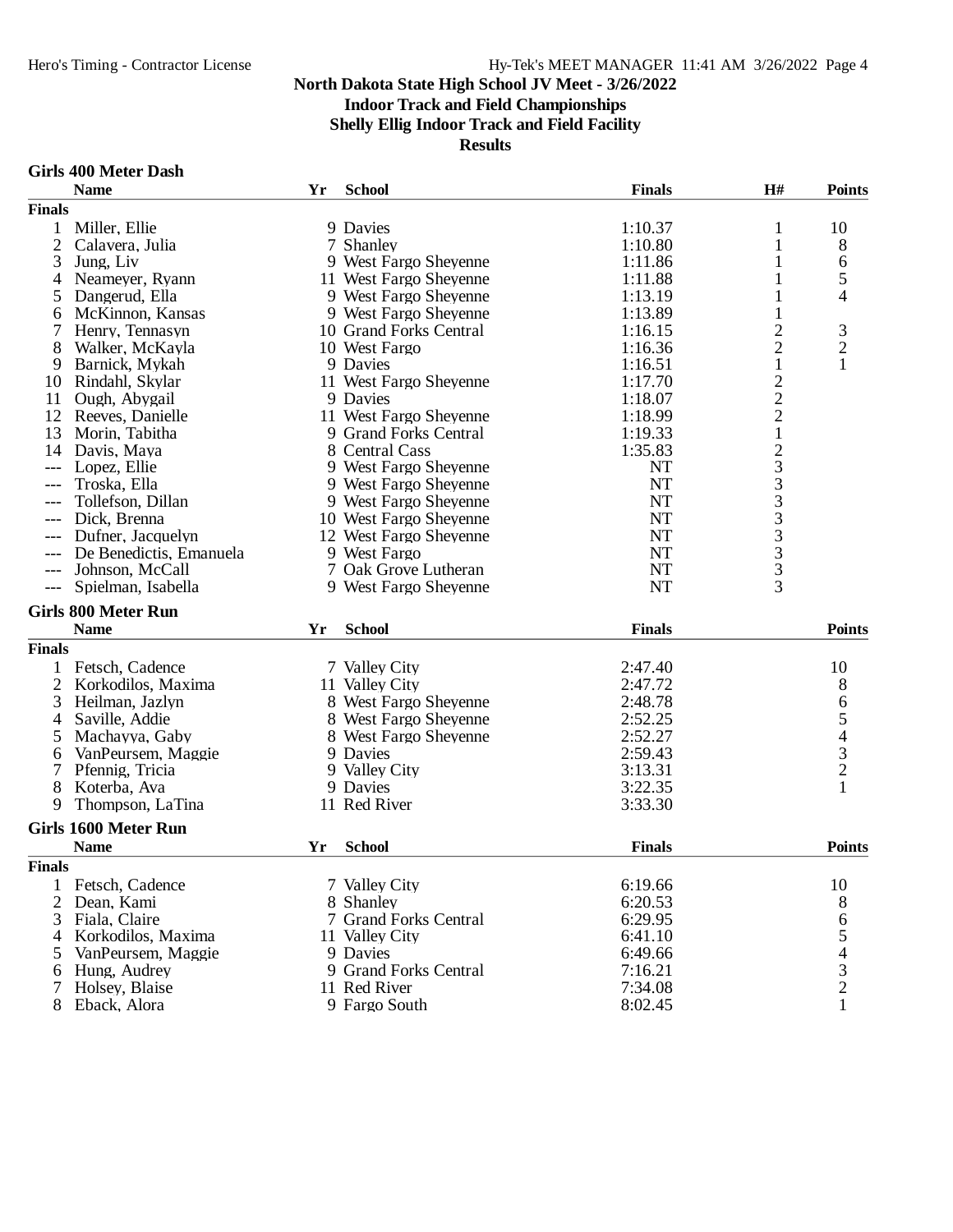### **Indoor Track and Field Championships**

**Shelly Ellig Indoor Track and Field Facility**

**Results**

|                | <b>Name</b>                    | Yr | <b>School</b>          | <b>Finals</b>  |                                            | <b>Points</b> |
|----------------|--------------------------------|----|------------------------|----------------|--------------------------------------------|---------------|
|                | 9 Benson, Emma                 |    | 11 West Fargo Sheyenne | 8:24.59        |                                            |               |
|                | 10 Poole, Aunika               |    | 9 Grand Forks Central  | 8:58.93        |                                            |               |
| $---$          | Delaney, Brooke                |    | 11 Davies              | D <sub>Q</sub> |                                            |               |
|                | <b>Girls 60 Meter Hurdles</b>  |    |                        |                |                                            |               |
|                | <b>Name</b>                    | Yr | <b>School</b>          | <b>Finals</b>  | H#                                         | <b>Points</b> |
| <b>Finals</b>  |                                |    |                        |                |                                            |               |
| $\mathbf{1}$   | Ibarra, Sofia                  |    | 11 Davies              | 10.96          | $\mathbf{1}$                               | 10            |
|                | 2 Lovehaug, Alexis             |    | 9 Davies               | 11.07          | 3                                          | 8             |
| 3              | Franssen, Sofia                |    | 10 West Fargo          | 11.34          | $\mathbf{1}$                               | 6             |
| $\overline{4}$ | Beipa, Lydia                   |    | 11 Fargo South         | 11.44          | 3                                          |               |
| 5              | Kamara, Marion                 |    | 9 Davies               | 11.58          | $\overline{c}$                             | 54321         |
| 6              | Hoffman, Kimberly              |    | 9 Central Cass         | 11.86          | 3                                          |               |
|                | Haag, Kendra                   |    | 9 Grand Forks Central  | 11.89          | $\overline{c}$                             |               |
| 8              | Parker, Kierra                 |    | 10 Central Cass        | 11.92          | $\overline{c}$                             |               |
| 9              | Andrews, Rachel                |    | 9 Shanley              | 12.14          | $\,1$                                      |               |
| 10             | Byron, Emerson                 |    | 9 Red River            | 12.40          |                                            |               |
| 11             | Tamba, Janei                   |    | 9 Davies               | 12.42          | $rac{2}{3}$                                |               |
| 12             | Sacko, Kadidiatou              |    | 10 West Fargo          | 12.46          | $\mathbf{1}$                               |               |
|                |                                |    |                        |                |                                            |               |
| 13             | Mochoge, Angel                 |    | 10 Davies              | 12.61          | $\begin{array}{c} 2 \\ 2 \\ 2 \end{array}$ |               |
| 14             | Sleath, Marisa                 |    | 10 West Fargo          | 12.88          |                                            |               |
| 15             | Atendaye, Lucia                |    | 10 West Fargo          | 13.05          |                                            |               |
| 16             | Martin, Nissi                  |    | 9 Shanley              | 13.18          | $\mathbf{1}$                               |               |
| 17             | Davis, Maya                    |    | 8 Central Cass         | 13.81          | 3                                          |               |
| $---$          | Dolo, Sonya                    |    | 11 Davies              | <b>DNF</b>     | 1                                          |               |
|                | <b>Girls 4x200 Meter Relay</b> |    |                        |                |                                            |               |
|                | <b>Team</b>                    |    | <b>Relay</b>           | <b>Finals</b>  | H#                                         | <b>Points</b> |
| <b>Finals</b>  |                                |    |                        |                |                                            |               |
| 1              | Davies                         |    | A                      | 2:01.81        | 1                                          | 10            |
| 2              | Davies                         |    | B                      | 2:04.70        | 1                                          |               |
| 3              | Davies                         |    | $\mathcal{C}$          | 2:06.18        | $\overline{c}$                             |               |
| 4              | West Fargo                     |    | $\mathbf{A}$           | 2:07.66        | $\mathbf{1}$                               | 8             |
| 5              | <b>Valley City</b>             |    | A                      | 2:08.50        |                                            | 6             |
| 6              | <b>Central Cass</b>            |    | A                      | 2:14.27        | $\frac{2}{2}$                              | 5             |
| 7              | <b>Red River</b>               |    | $\mathbf{A}$           | 2:27.04        | $\mathbf{1}$                               | 4             |
|                | <b>Girls 4x400 Meter Relay</b> |    |                        |                |                                            |               |
|                | <b>Team</b>                    |    | <b>Relay</b>           | <b>Finals</b>  |                                            | <b>Points</b> |
| <b>Finals</b>  |                                |    |                        |                |                                            |               |
| 1              | Davies                         |    | A                      | 4:35.28        |                                            | 10            |
| 2              | Shanley                        |    | A                      | 4:53.08        |                                            | 8             |
| 3              | <b>West Fargo Sheyenne</b>     |    | $\mathbf{A}$           | 4:56.62        |                                            | 6             |
|                | 4 Davies                       |    | $\mathcal{C}$          | 5:01.06        |                                            |               |
|                | 5 West Fargo                   |    | $\mathbf{A}$           | 5:01.94        |                                            | 5             |
| 6              | Davies                         |    | $\, {\bf B}$           | 5:26.03        |                                            |               |
| $7^{\circ}$    | Red River                      |    | $\mathbf{A}$           | 5:36.32        |                                            | 4             |
|                |                                |    |                        |                |                                            |               |

# **Finals ... (Girls 1600 Meter Run)**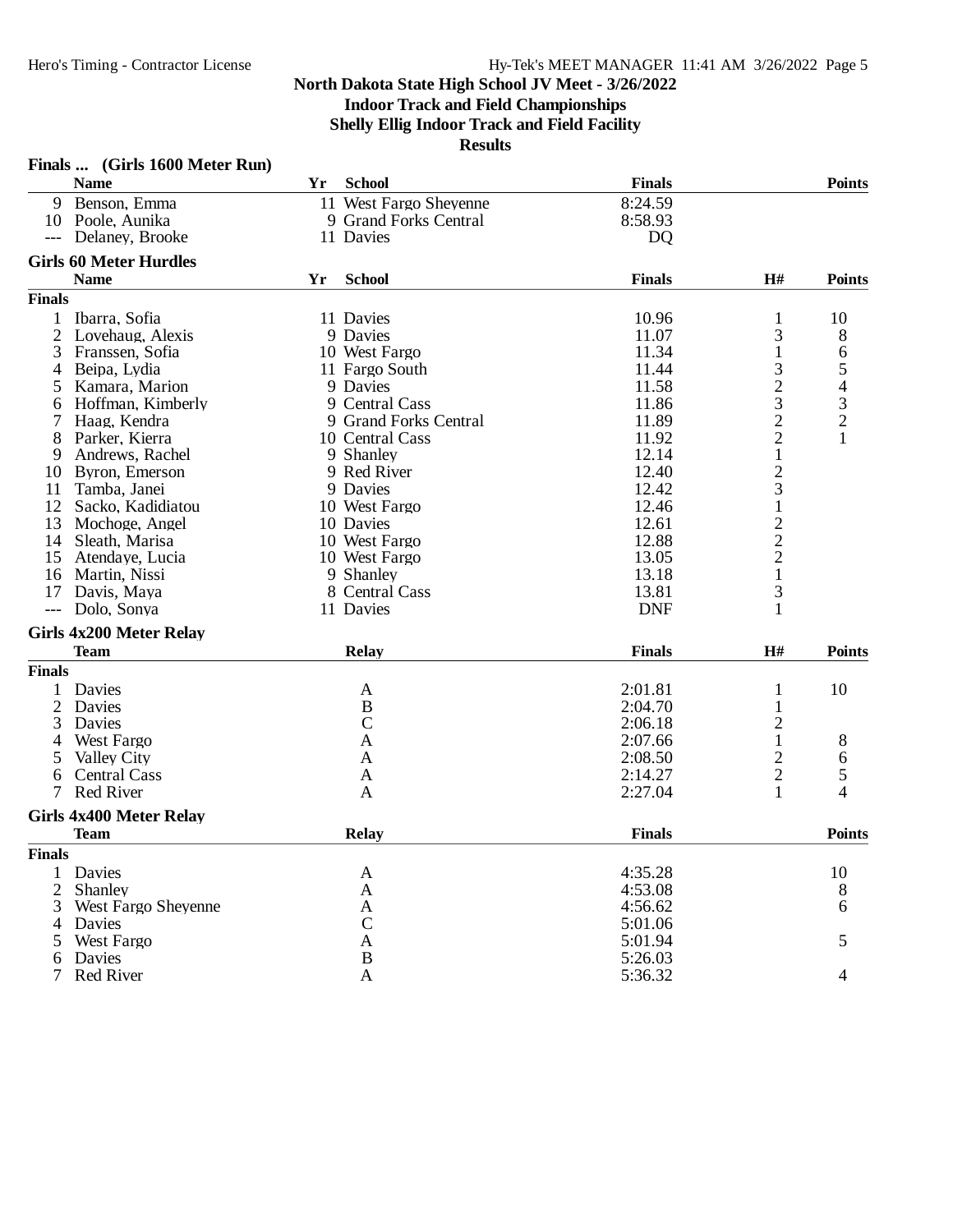**Indoor Track and Field Championships**

**Shelly Ellig Indoor Track and Field Facility**

|                | <b>Team</b>                |    | Relay                  | <b>Finals</b> | <b>Points</b>  |
|----------------|----------------------------|----|------------------------|---------------|----------------|
| <b>Finals</b>  |                            |    |                        |               |                |
| 1              | Shanley                    |    | A                      | 11:30.17      | 10             |
| $\overline{2}$ | <b>Grand Forks Central</b> |    | A                      | 13:10.03      | 8              |
|                | <b>Girls High Jump</b>     |    |                        |               |                |
|                | <b>Name</b>                | Yr | <b>School</b>          | <b>Finals</b> | <b>Points</b>  |
| <b>Finals</b>  |                            |    |                        |               |                |
| 1              | Renschler, Paige           |    | 10 Shanley             | 4-09.00       | 10             |
| 2              | Deringer, Camille          |    | 11 Davies              | 4-09.00       | 8              |
| 3              | Laqua, Leah                |    | 10 Davies              | 4-07.00       | 6              |
| 4              | Hoff, Hanna                |    | 10 Davies              | $4 - 05.00$   | 5              |
| 5              | Graf, Ava                  |    | 10 Davies              | 4-05.00       |                |
| 6              | Barth, Lauren              |    | 9 Davies               | 4-03.00       |                |
| 7              | Jorud, Alecia              |    | 9 Davies               | 4-01.00       |                |
| 8              | Thull, Tali                |    | 9 Davies               | 4-01.00       |                |
| 9              | Hoff, Carley               |    | 10 Davies              | 4-01.00       |                |
| 10             | Johnson, McCall            |    | 7 Oak Grove Lutheran   | 4-01.00       | 4              |
| 11             | Beipa, Lydia               |    | 11 Fargo South         | $3-11.00$     | 3              |
| 11             | Wieland, Sarah             |    | 11 Davies              | $3-11.00$     |                |
| 13             | Andvik, Kyla               |    | 11 Oak Grove Lutheran  | $3-11.00$     | $\overline{c}$ |
| 14             | Weisgram, Calleigh         |    | 7 Oak Grove Lutheran   | 3-09.00       | 1              |
| 15             | Nelson, Ella               |    | 10 West Fargo          | $3-09.00$     |                |
|                | <b>Girls Pole Vault</b>    |    |                        |               |                |
|                | <b>Name</b>                | Yr | <b>School</b>          | <b>Finals</b> | <b>Points</b>  |
| <b>Finals</b>  |                            |    |                        |               |                |
| $\mathbf{1}$   | Schneider, Elise           |    | 11 Davies              | 7-09.00       | 10             |
| $\overline{2}$ | Aasen, Emery               |    | 10 West Fargo          | 7-03.00       | 8              |
| 3              | Barth, Lauren              |    | 9 Davies               | 7-03.00       |                |
| 4              | Nguyen, Ashley             |    | 11 West Fargo          | 7-03.00       | 65432          |
| 5              | Broden, Kaylie             |    | 8 Central Cass         | 6-09.00       |                |
| 6              | Delaney, Aubrey            |    | 9 Davies               | 6-09.00       |                |
| 7              | Schonert, Kasia            |    | 10 Red River           | 6-09.00       |                |
| 8              | Wieland, Sarah             |    | 11 Davies              | 6-03.00       |                |
| 9              | Lukes, Hope                |    | 10 West Fargo          | 5-03.00       | .50            |
| 9              | Schneider, Lois            |    | 9 Central Cass         | 5-03.00       | .50            |
| $---$          | Bollinger, Coral           |    | 9 Grand Forks Central  | NH            |                |
|                | Sjostrom, Sienna           |    | 9 Davies               | <b>NH</b>     |                |
|                | Ofori, Jamelia             |    | 9 Davies               | <b>NH</b>     |                |
|                | Reid, Marissa              |    | 10 Davies              | <b>NH</b>     |                |
|                | Archer, Tyndale            |    | 10 West Fargo Sheyenne | <b>NH</b>     |                |
|                | Walker, McKayla            |    | 10 West Fargo          | <b>NH</b>     |                |
|                | Haves, Kalli               |    | 9 West Fargo Sheyenne  | <b>NH</b>     |                |
|                | Altendorf, Kate            |    | 10 Shanley             | <b>NH</b>     |                |
|                | --- Montplaisir, Ella      |    | 10 West Fargo          | <b>NH</b>     |                |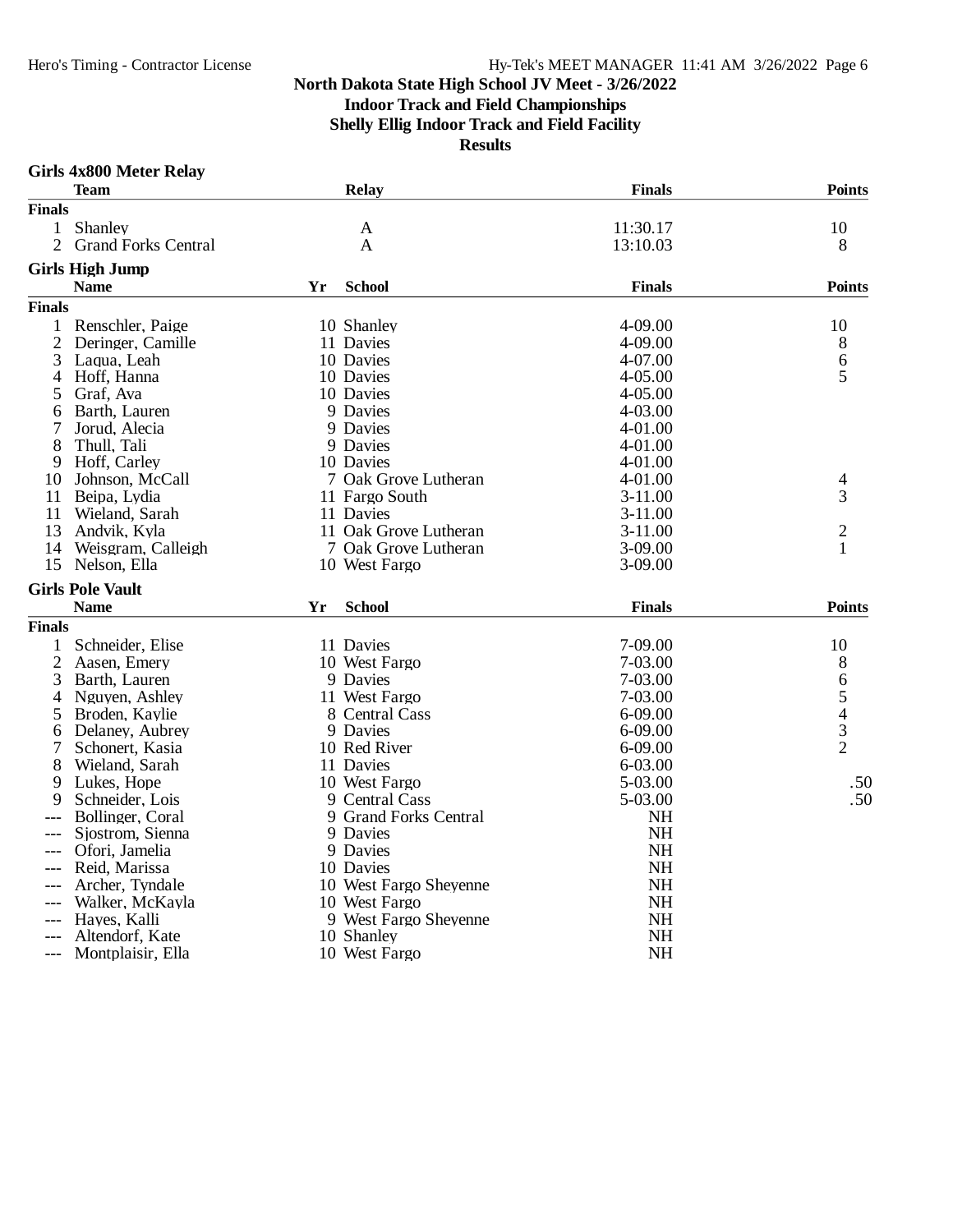### **Indoor Track and Field Championships**

**Shelly Ellig Indoor Track and Field Facility**

**Results**

#### **Girls Long Jump**

| <b>School</b><br><b>Finals</b><br>H#<br><b>Name</b><br>Yr<br><b>Finals</b><br>$\overline{\mathbf{c}}$<br>15-00.00<br>Wicklow, Anna<br>11 Davies<br>1<br>$\overline{c}$<br>$\overline{2}$<br>Donat, Jane<br>10 Davies<br>14-04.50<br>$\frac{2}{2}$<br>9 West Fargo Sheyenne<br>3<br>14-03.00<br>Clutter, Taryn<br>Robertson, Ava<br>13-08.50<br>11 Davies<br>4<br>$\overline{c}$<br>12 Davies<br>13-06.75<br>Bornemann, Stevie<br>5<br>$\overline{c}$<br>12 West Fargo Sheyenne<br>Dufner, Jacquelyn<br>13-06.50<br>6<br>$\mathbf{1}$<br>13-05.00<br>Bargor, Hannah<br>9 West Fargo Sheyenne<br>$\overline{c}$<br>8<br>Thoreson, Hadley<br>10 Valley City<br>13-03.50<br>1<br>Borg, Jovi<br>9 Valley City<br>13-01.75<br>9<br>2<br>Olson, McKenzie<br>10 Davies<br>13-01.25<br>10<br>Delaney, Aubrey<br>9 Davies<br>13-00.50<br>$\mathbf{1}$<br>11<br>$\overline{\mathbf{c}}$<br>12<br>Stimpson, Ella<br>9 Shanley<br>13-00.00<br>$\frac{2}{2}$<br>13<br>Olson, Brittyn<br>9 West Fargo Sheyenne<br>12-11.50<br>14 Hoff, Carley<br>10 Davies<br>12-10.00<br>12-08.75<br>15<br>Fladeland, McKenley<br>9 Valley City<br>9 Grand Forks Central<br>1<br>16<br>Haag, Kendra<br>12-06.50<br>17<br>9 Davies<br>1<br>Axtman, Elsa<br>11-09.50<br>17<br>11-09.50<br>Beipa, Lydia<br>11 Fargo South<br>19<br>Hoff, Hanna<br>11-07.50<br>10 Davies<br>20<br>Sjostrom, Sienna<br>9 Davies<br>11-06.75<br>21<br>9 Davies<br>11-02.00<br>Weisenburger, Grace<br>22<br>Ripplinger, Katie<br>10 West Fargo Sheyenne<br>11-01.50<br>23<br>Henry, Tennasyn<br>10 Grand Forks Central<br>10-09.75<br>24<br>Toh, Patience<br>12 Fargo South<br>10-07.25<br>25<br>10-02.75<br>1<br>Olson, Destiny<br>9 Central Cass<br>26<br>Anderson, Emma<br>11 Red River<br>$9 - 10.50$<br>1<br>27<br>Johnson, McCall<br>7 Oak Grove Lutheran<br>$9 - 05.50$<br>$\mathbf{1}$<br>$\mathbf{1}$<br>28<br>Pabst, Cierra<br>11 Valley City<br>8-11.00<br><b>Girls Triple Jump</b><br><b>Name</b><br><b>School</b><br><b>Finals</b><br>Yr<br><b>Finals</b><br>Schneider, Elise<br>31-01.25<br>11 Davies<br>$\overline{2}$<br>31-00.50<br>Brakke, Sophie<br>9 Red River<br>3<br>Olson, McKenzie<br>10 Davies<br>29-04.75<br>Byron, Emerson<br>9 Red River<br>29-01.50<br>4<br>Robertson, Ava<br>11 Davies<br>28-11.00<br>5 |                                       |
|----------------------------------------------------------------------------------------------------------------------------------------------------------------------------------------------------------------------------------------------------------------------------------------------------------------------------------------------------------------------------------------------------------------------------------------------------------------------------------------------------------------------------------------------------------------------------------------------------------------------------------------------------------------------------------------------------------------------------------------------------------------------------------------------------------------------------------------------------------------------------------------------------------------------------------------------------------------------------------------------------------------------------------------------------------------------------------------------------------------------------------------------------------------------------------------------------------------------------------------------------------------------------------------------------------------------------------------------------------------------------------------------------------------------------------------------------------------------------------------------------------------------------------------------------------------------------------------------------------------------------------------------------------------------------------------------------------------------------------------------------------------------------------------------------------------------------------------------------------------------------------------------------------------------------------------------------------------------------------------------------------------------------------------------------------------------------------------------------------------------------------------------------------------------------------------------------------------------------------------------------------------------------------|---------------------------------------|
|                                                                                                                                                                                                                                                                                                                                                                                                                                                                                                                                                                                                                                                                                                                                                                                                                                                                                                                                                                                                                                                                                                                                                                                                                                                                                                                                                                                                                                                                                                                                                                                                                                                                                                                                                                                                                                                                                                                                                                                                                                                                                                                                                                                                                                                                                  | <b>Points</b>                         |
|                                                                                                                                                                                                                                                                                                                                                                                                                                                                                                                                                                                                                                                                                                                                                                                                                                                                                                                                                                                                                                                                                                                                                                                                                                                                                                                                                                                                                                                                                                                                                                                                                                                                                                                                                                                                                                                                                                                                                                                                                                                                                                                                                                                                                                                                                  |                                       |
|                                                                                                                                                                                                                                                                                                                                                                                                                                                                                                                                                                                                                                                                                                                                                                                                                                                                                                                                                                                                                                                                                                                                                                                                                                                                                                                                                                                                                                                                                                                                                                                                                                                                                                                                                                                                                                                                                                                                                                                                                                                                                                                                                                                                                                                                                  | 10                                    |
|                                                                                                                                                                                                                                                                                                                                                                                                                                                                                                                                                                                                                                                                                                                                                                                                                                                                                                                                                                                                                                                                                                                                                                                                                                                                                                                                                                                                                                                                                                                                                                                                                                                                                                                                                                                                                                                                                                                                                                                                                                                                                                                                                                                                                                                                                  | 8                                     |
|                                                                                                                                                                                                                                                                                                                                                                                                                                                                                                                                                                                                                                                                                                                                                                                                                                                                                                                                                                                                                                                                                                                                                                                                                                                                                                                                                                                                                                                                                                                                                                                                                                                                                                                                                                                                                                                                                                                                                                                                                                                                                                                                                                                                                                                                                  | 6                                     |
|                                                                                                                                                                                                                                                                                                                                                                                                                                                                                                                                                                                                                                                                                                                                                                                                                                                                                                                                                                                                                                                                                                                                                                                                                                                                                                                                                                                                                                                                                                                                                                                                                                                                                                                                                                                                                                                                                                                                                                                                                                                                                                                                                                                                                                                                                  | 5                                     |
|                                                                                                                                                                                                                                                                                                                                                                                                                                                                                                                                                                                                                                                                                                                                                                                                                                                                                                                                                                                                                                                                                                                                                                                                                                                                                                                                                                                                                                                                                                                                                                                                                                                                                                                                                                                                                                                                                                                                                                                                                                                                                                                                                                                                                                                                                  |                                       |
|                                                                                                                                                                                                                                                                                                                                                                                                                                                                                                                                                                                                                                                                                                                                                                                                                                                                                                                                                                                                                                                                                                                                                                                                                                                                                                                                                                                                                                                                                                                                                                                                                                                                                                                                                                                                                                                                                                                                                                                                                                                                                                                                                                                                                                                                                  | $\overline{4}$                        |
|                                                                                                                                                                                                                                                                                                                                                                                                                                                                                                                                                                                                                                                                                                                                                                                                                                                                                                                                                                                                                                                                                                                                                                                                                                                                                                                                                                                                                                                                                                                                                                                                                                                                                                                                                                                                                                                                                                                                                                                                                                                                                                                                                                                                                                                                                  |                                       |
|                                                                                                                                                                                                                                                                                                                                                                                                                                                                                                                                                                                                                                                                                                                                                                                                                                                                                                                                                                                                                                                                                                                                                                                                                                                                                                                                                                                                                                                                                                                                                                                                                                                                                                                                                                                                                                                                                                                                                                                                                                                                                                                                                                                                                                                                                  | $\frac{3}{2}$                         |
|                                                                                                                                                                                                                                                                                                                                                                                                                                                                                                                                                                                                                                                                                                                                                                                                                                                                                                                                                                                                                                                                                                                                                                                                                                                                                                                                                                                                                                                                                                                                                                                                                                                                                                                                                                                                                                                                                                                                                                                                                                                                                                                                                                                                                                                                                  | $\mathbf{1}$                          |
|                                                                                                                                                                                                                                                                                                                                                                                                                                                                                                                                                                                                                                                                                                                                                                                                                                                                                                                                                                                                                                                                                                                                                                                                                                                                                                                                                                                                                                                                                                                                                                                                                                                                                                                                                                                                                                                                                                                                                                                                                                                                                                                                                                                                                                                                                  |                                       |
|                                                                                                                                                                                                                                                                                                                                                                                                                                                                                                                                                                                                                                                                                                                                                                                                                                                                                                                                                                                                                                                                                                                                                                                                                                                                                                                                                                                                                                                                                                                                                                                                                                                                                                                                                                                                                                                                                                                                                                                                                                                                                                                                                                                                                                                                                  |                                       |
|                                                                                                                                                                                                                                                                                                                                                                                                                                                                                                                                                                                                                                                                                                                                                                                                                                                                                                                                                                                                                                                                                                                                                                                                                                                                                                                                                                                                                                                                                                                                                                                                                                                                                                                                                                                                                                                                                                                                                                                                                                                                                                                                                                                                                                                                                  |                                       |
|                                                                                                                                                                                                                                                                                                                                                                                                                                                                                                                                                                                                                                                                                                                                                                                                                                                                                                                                                                                                                                                                                                                                                                                                                                                                                                                                                                                                                                                                                                                                                                                                                                                                                                                                                                                                                                                                                                                                                                                                                                                                                                                                                                                                                                                                                  |                                       |
|                                                                                                                                                                                                                                                                                                                                                                                                                                                                                                                                                                                                                                                                                                                                                                                                                                                                                                                                                                                                                                                                                                                                                                                                                                                                                                                                                                                                                                                                                                                                                                                                                                                                                                                                                                                                                                                                                                                                                                                                                                                                                                                                                                                                                                                                                  |                                       |
|                                                                                                                                                                                                                                                                                                                                                                                                                                                                                                                                                                                                                                                                                                                                                                                                                                                                                                                                                                                                                                                                                                                                                                                                                                                                                                                                                                                                                                                                                                                                                                                                                                                                                                                                                                                                                                                                                                                                                                                                                                                                                                                                                                                                                                                                                  |                                       |
|                                                                                                                                                                                                                                                                                                                                                                                                                                                                                                                                                                                                                                                                                                                                                                                                                                                                                                                                                                                                                                                                                                                                                                                                                                                                                                                                                                                                                                                                                                                                                                                                                                                                                                                                                                                                                                                                                                                                                                                                                                                                                                                                                                                                                                                                                  |                                       |
|                                                                                                                                                                                                                                                                                                                                                                                                                                                                                                                                                                                                                                                                                                                                                                                                                                                                                                                                                                                                                                                                                                                                                                                                                                                                                                                                                                                                                                                                                                                                                                                                                                                                                                                                                                                                                                                                                                                                                                                                                                                                                                                                                                                                                                                                                  |                                       |
|                                                                                                                                                                                                                                                                                                                                                                                                                                                                                                                                                                                                                                                                                                                                                                                                                                                                                                                                                                                                                                                                                                                                                                                                                                                                                                                                                                                                                                                                                                                                                                                                                                                                                                                                                                                                                                                                                                                                                                                                                                                                                                                                                                                                                                                                                  |                                       |
|                                                                                                                                                                                                                                                                                                                                                                                                                                                                                                                                                                                                                                                                                                                                                                                                                                                                                                                                                                                                                                                                                                                                                                                                                                                                                                                                                                                                                                                                                                                                                                                                                                                                                                                                                                                                                                                                                                                                                                                                                                                                                                                                                                                                                                                                                  |                                       |
|                                                                                                                                                                                                                                                                                                                                                                                                                                                                                                                                                                                                                                                                                                                                                                                                                                                                                                                                                                                                                                                                                                                                                                                                                                                                                                                                                                                                                                                                                                                                                                                                                                                                                                                                                                                                                                                                                                                                                                                                                                                                                                                                                                                                                                                                                  |                                       |
|                                                                                                                                                                                                                                                                                                                                                                                                                                                                                                                                                                                                                                                                                                                                                                                                                                                                                                                                                                                                                                                                                                                                                                                                                                                                                                                                                                                                                                                                                                                                                                                                                                                                                                                                                                                                                                                                                                                                                                                                                                                                                                                                                                                                                                                                                  |                                       |
|                                                                                                                                                                                                                                                                                                                                                                                                                                                                                                                                                                                                                                                                                                                                                                                                                                                                                                                                                                                                                                                                                                                                                                                                                                                                                                                                                                                                                                                                                                                                                                                                                                                                                                                                                                                                                                                                                                                                                                                                                                                                                                                                                                                                                                                                                  |                                       |
|                                                                                                                                                                                                                                                                                                                                                                                                                                                                                                                                                                                                                                                                                                                                                                                                                                                                                                                                                                                                                                                                                                                                                                                                                                                                                                                                                                                                                                                                                                                                                                                                                                                                                                                                                                                                                                                                                                                                                                                                                                                                                                                                                                                                                                                                                  |                                       |
|                                                                                                                                                                                                                                                                                                                                                                                                                                                                                                                                                                                                                                                                                                                                                                                                                                                                                                                                                                                                                                                                                                                                                                                                                                                                                                                                                                                                                                                                                                                                                                                                                                                                                                                                                                                                                                                                                                                                                                                                                                                                                                                                                                                                                                                                                  |                                       |
|                                                                                                                                                                                                                                                                                                                                                                                                                                                                                                                                                                                                                                                                                                                                                                                                                                                                                                                                                                                                                                                                                                                                                                                                                                                                                                                                                                                                                                                                                                                                                                                                                                                                                                                                                                                                                                                                                                                                                                                                                                                                                                                                                                                                                                                                                  |                                       |
|                                                                                                                                                                                                                                                                                                                                                                                                                                                                                                                                                                                                                                                                                                                                                                                                                                                                                                                                                                                                                                                                                                                                                                                                                                                                                                                                                                                                                                                                                                                                                                                                                                                                                                                                                                                                                                                                                                                                                                                                                                                                                                                                                                                                                                                                                  |                                       |
|                                                                                                                                                                                                                                                                                                                                                                                                                                                                                                                                                                                                                                                                                                                                                                                                                                                                                                                                                                                                                                                                                                                                                                                                                                                                                                                                                                                                                                                                                                                                                                                                                                                                                                                                                                                                                                                                                                                                                                                                                                                                                                                                                                                                                                                                                  |                                       |
|                                                                                                                                                                                                                                                                                                                                                                                                                                                                                                                                                                                                                                                                                                                                                                                                                                                                                                                                                                                                                                                                                                                                                                                                                                                                                                                                                                                                                                                                                                                                                                                                                                                                                                                                                                                                                                                                                                                                                                                                                                                                                                                                                                                                                                                                                  |                                       |
|                                                                                                                                                                                                                                                                                                                                                                                                                                                                                                                                                                                                                                                                                                                                                                                                                                                                                                                                                                                                                                                                                                                                                                                                                                                                                                                                                                                                                                                                                                                                                                                                                                                                                                                                                                                                                                                                                                                                                                                                                                                                                                                                                                                                                                                                                  |                                       |
|                                                                                                                                                                                                                                                                                                                                                                                                                                                                                                                                                                                                                                                                                                                                                                                                                                                                                                                                                                                                                                                                                                                                                                                                                                                                                                                                                                                                                                                                                                                                                                                                                                                                                                                                                                                                                                                                                                                                                                                                                                                                                                                                                                                                                                                                                  |                                       |
|                                                                                                                                                                                                                                                                                                                                                                                                                                                                                                                                                                                                                                                                                                                                                                                                                                                                                                                                                                                                                                                                                                                                                                                                                                                                                                                                                                                                                                                                                                                                                                                                                                                                                                                                                                                                                                                                                                                                                                                                                                                                                                                                                                                                                                                                                  |                                       |
|                                                                                                                                                                                                                                                                                                                                                                                                                                                                                                                                                                                                                                                                                                                                                                                                                                                                                                                                                                                                                                                                                                                                                                                                                                                                                                                                                                                                                                                                                                                                                                                                                                                                                                                                                                                                                                                                                                                                                                                                                                                                                                                                                                                                                                                                                  | <b>Points</b>                         |
|                                                                                                                                                                                                                                                                                                                                                                                                                                                                                                                                                                                                                                                                                                                                                                                                                                                                                                                                                                                                                                                                                                                                                                                                                                                                                                                                                                                                                                                                                                                                                                                                                                                                                                                                                                                                                                                                                                                                                                                                                                                                                                                                                                                                                                                                                  |                                       |
|                                                                                                                                                                                                                                                                                                                                                                                                                                                                                                                                                                                                                                                                                                                                                                                                                                                                                                                                                                                                                                                                                                                                                                                                                                                                                                                                                                                                                                                                                                                                                                                                                                                                                                                                                                                                                                                                                                                                                                                                                                                                                                                                                                                                                                                                                  | 10                                    |
|                                                                                                                                                                                                                                                                                                                                                                                                                                                                                                                                                                                                                                                                                                                                                                                                                                                                                                                                                                                                                                                                                                                                                                                                                                                                                                                                                                                                                                                                                                                                                                                                                                                                                                                                                                                                                                                                                                                                                                                                                                                                                                                                                                                                                                                                                  | 8                                     |
|                                                                                                                                                                                                                                                                                                                                                                                                                                                                                                                                                                                                                                                                                                                                                                                                                                                                                                                                                                                                                                                                                                                                                                                                                                                                                                                                                                                                                                                                                                                                                                                                                                                                                                                                                                                                                                                                                                                                                                                                                                                                                                                                                                                                                                                                                  |                                       |
|                                                                                                                                                                                                                                                                                                                                                                                                                                                                                                                                                                                                                                                                                                                                                                                                                                                                                                                                                                                                                                                                                                                                                                                                                                                                                                                                                                                                                                                                                                                                                                                                                                                                                                                                                                                                                                                                                                                                                                                                                                                                                                                                                                                                                                                                                  | $\begin{array}{c} 6 \\ 5 \end{array}$ |
|                                                                                                                                                                                                                                                                                                                                                                                                                                                                                                                                                                                                                                                                                                                                                                                                                                                                                                                                                                                                                                                                                                                                                                                                                                                                                                                                                                                                                                                                                                                                                                                                                                                                                                                                                                                                                                                                                                                                                                                                                                                                                                                                                                                                                                                                                  | $\overline{4}$                        |
| Axtman, Elsa<br>9 Davies<br>26-01.75<br>6                                                                                                                                                                                                                                                                                                                                                                                                                                                                                                                                                                                                                                                                                                                                                                                                                                                                                                                                                                                                                                                                                                                                                                                                                                                                                                                                                                                                                                                                                                                                                                                                                                                                                                                                                                                                                                                                                                                                                                                                                                                                                                                                                                                                                                        |                                       |
| 9 West Fargo Shevenne<br>7 Bargor, Hannah<br>26-00.25                                                                                                                                                                                                                                                                                                                                                                                                                                                                                                                                                                                                                                                                                                                                                                                                                                                                                                                                                                                                                                                                                                                                                                                                                                                                                                                                                                                                                                                                                                                                                                                                                                                                                                                                                                                                                                                                                                                                                                                                                                                                                                                                                                                                                            | 3                                     |
|                                                                                                                                                                                                                                                                                                                                                                                                                                                                                                                                                                                                                                                                                                                                                                                                                                                                                                                                                                                                                                                                                                                                                                                                                                                                                                                                                                                                                                                                                                                                                                                                                                                                                                                                                                                                                                                                                                                                                                                                                                                                                                                                                                                                                                                                                  |                                       |
| <b>Girls Shot Put</b>                                                                                                                                                                                                                                                                                                                                                                                                                                                                                                                                                                                                                                                                                                                                                                                                                                                                                                                                                                                                                                                                                                                                                                                                                                                                                                                                                                                                                                                                                                                                                                                                                                                                                                                                                                                                                                                                                                                                                                                                                                                                                                                                                                                                                                                            |                                       |
| <b>School</b><br><b>Finals</b><br>H#<br><b>Name</b><br>Yr                                                                                                                                                                                                                                                                                                                                                                                                                                                                                                                                                                                                                                                                                                                                                                                                                                                                                                                                                                                                                                                                                                                                                                                                                                                                                                                                                                                                                                                                                                                                                                                                                                                                                                                                                                                                                                                                                                                                                                                                                                                                                                                                                                                                                        | <b>Points</b>                         |
| <b>Finals</b>                                                                                                                                                                                                                                                                                                                                                                                                                                                                                                                                                                                                                                                                                                                                                                                                                                                                                                                                                                                                                                                                                                                                                                                                                                                                                                                                                                                                                                                                                                                                                                                                                                                                                                                                                                                                                                                                                                                                                                                                                                                                                                                                                                                                                                                                    |                                       |
| Vetter, Claire<br>10 Shanley<br>30-08.50<br>1<br>3                                                                                                                                                                                                                                                                                                                                                                                                                                                                                                                                                                                                                                                                                                                                                                                                                                                                                                                                                                                                                                                                                                                                                                                                                                                                                                                                                                                                                                                                                                                                                                                                                                                                                                                                                                                                                                                                                                                                                                                                                                                                                                                                                                                                                               | 10                                    |
| 3<br>2<br>Salou, Sahara<br>12 West Fargo<br>29-08.00                                                                                                                                                                                                                                                                                                                                                                                                                                                                                                                                                                                                                                                                                                                                                                                                                                                                                                                                                                                                                                                                                                                                                                                                                                                                                                                                                                                                                                                                                                                                                                                                                                                                                                                                                                                                                                                                                                                                                                                                                                                                                                                                                                                                                             | 8                                     |
| 3<br>Walsh, Ellie<br>9 Grand Forks Central<br>28-02.00<br>3                                                                                                                                                                                                                                                                                                                                                                                                                                                                                                                                                                                                                                                                                                                                                                                                                                                                                                                                                                                                                                                                                                                                                                                                                                                                                                                                                                                                                                                                                                                                                                                                                                                                                                                                                                                                                                                                                                                                                                                                                                                                                                                                                                                                                      | 6                                     |
| $\overline{2}$<br>4 Leith, Rylie<br>11 West Fargo Sheyenne<br>28-01.00                                                                                                                                                                                                                                                                                                                                                                                                                                                                                                                                                                                                                                                                                                                                                                                                                                                                                                                                                                                                                                                                                                                                                                                                                                                                                                                                                                                                                                                                                                                                                                                                                                                                                                                                                                                                                                                                                                                                                                                                                                                                                                                                                                                                           | 5                                     |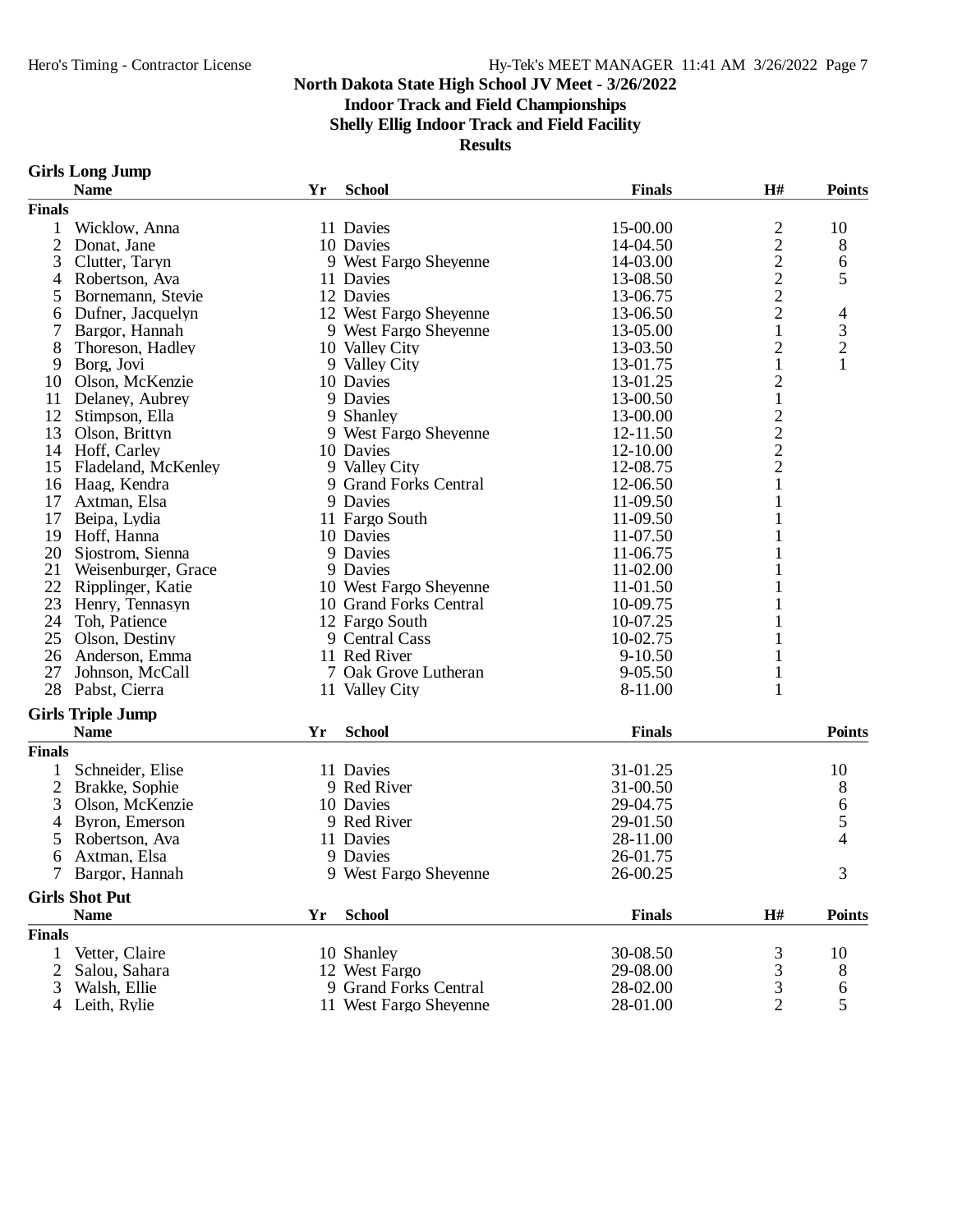**Indoor Track and Field Championships**

**Shelly Ellig Indoor Track and Field Facility**

|               | <b>Name</b>               | Yr | <b>School</b>          | <b>Finals</b> | H#                                              | <b>Points</b>  |
|---------------|---------------------------|----|------------------------|---------------|-------------------------------------------------|----------------|
| 5             | Davis, Anisha             |    | 10 West Fargo          | 27-08.00      | 1                                               | 4              |
| 6             | Grove, Megan              |    | 11 West Fargo          | 27-05.50      | 3                                               | 3              |
| 7             | Braun, Makenna            |    | 11 West Fargo          | 27-01.50      | 3                                               |                |
| 8             | Rerick, Kordiea           |    | 12 West Fargo          | 26-04.00      | 3                                               |                |
| 9             | Kruah, Menkayla           |    | 9 Red River            | 25-10.00      | 3                                               | $\overline{2}$ |
| 10            | Menschel, McKenzie        |    | 12 West Fargo          | 25-09.00      | 3                                               |                |
| 11            | Powell, Claire            |    | 10 Valley City         | 25-07.00      | 3                                               | $\mathbf{1}$   |
| 12            | Blixt, Brianna            |    | 11 West Fargo Sheyenne | 25-05.00      | 3                                               |                |
| 13            | Bearinger, Jillian        |    | 12 West Fargo Sheyenne | 25-02.00      | 3                                               |                |
| 14            | Govergo, Koiline          |    | 9 Davies               | 24-11.00      | 1                                               |                |
| 14            | Thull, Tali               |    | 9 Davies               | 24-11.00      | 1                                               |                |
| 16            | Surprenant, Grace         |    | 10 Kindred             | 24-02.00      |                                                 |                |
| 16            | Reardon, Jaci             |    | 8 Grand Forks Central  | 24-02.00      |                                                 |                |
| 18            | Hendrickson, Hope         |    | 10 Kindred             | 23-11.00      |                                                 |                |
| 19            | McLagan, Jordan           |    | 10 Davies              | 23-08.50      | $\frac{3}{2}$                                   |                |
| 20            | Zeiszler, Dree            |    | 12 West Fargo          | 23-07.50      |                                                 |                |
| 21            | Klinicke, Mara            |    | 10 Shanley             | 23-06.00      | 3                                               |                |
| 22            | Kautzman, Ellery          |    | 9 Shanley              | 23-03.00      | $\overline{c}$                                  |                |
| 23            | Voss, Elizabeth           |    | 8 Shanley              | 23-02.00      | $\mathbf 1$                                     |                |
|               | 24 Engler, Kennedy        |    | 10 West Fargo          | 23-00.00      | 1                                               |                |
| 25            | Wanner, Erika             |    | 9 Shanley              | 22-10.50      |                                                 |                |
| 26            | Bornemann, Stevie         |    | 12 Davies              | 22-09.00      | 3                                               |                |
| 27            | Lewis, Evelyn             |    | 11 West Fargo Sheyenne | 22-08.50      |                                                 |                |
| 28            | Torres, Aurora            |    | 9 Shanley              | 22-08.00      | $\begin{array}{c} 3 \\ 2 \\ 3 \end{array}$      |                |
| 29            | Gebhard, Gretta           |    | 9 Grand Forks Central  | 22-06.00      |                                                 |                |
| 30            | Kohlmeier, Halle          |    | 8 Grand Forks Central  | 22-05.00      | 1                                               |                |
| 31            | Bartholomew, Maddy        |    | 10 Red River           | 22-04.00      |                                                 |                |
| 32            | Holder, Alayna            |    | 10 West Fargo Sheyenne | 22-01.00      | $\overline{c}$                                  |                |
| 33            | Altendorf, Kate           |    | 10 Shanley             | 21-07.00      | $\overline{c}$                                  |                |
| 34            | Shereck, Samantha         |    | 9 Kindred              | 21-04.00      | $\mathbf 1$                                     |                |
| 35            | Swanson, Cassie           |    | 11 West Fargo Sheyenne | 21-03.50      |                                                 |                |
| 36            | Uecker, Taylor            |    | 8 Oak Grove Lutheran   | 21-00.00      | $\begin{array}{c} 2 \\ 2 \\ 2 \\ 1 \end{array}$ |                |
| 37            | Nathan, Mattilyn          |    | 12 West Fargo Sheyenne | 20-10.00      |                                                 |                |
| 38            | Hoefs, Kaitlyn            |    | 9 West Fargo Sheyenne  | 20-08.00      |                                                 |                |
| 39            | Atwood, Jordyn            |    | 10 Fargo South         | 20-03.00      | $\overline{c}$                                  |                |
| 40            | Armstrong, Imaya          |    | 7 Shanley              | 19-10.00      | $\mathbf 1$                                     |                |
| 41            | Nygord, Natalie           |    | 10 Davies              | 19-09.00      | $\overline{\mathbf{c}}$                         |                |
| 42            | Sundberg, Adra            |    | 11 West Fargo          | 18-06.00      | $\frac{2}{1}$                                   |                |
| 43            | Hankel, Lariya            |    | 11 Central Cass        | 18-05.50      |                                                 |                |
| 44            | Rodriguez, Heidi          |    | 12 West Fargo          | 16-08.50      | $\overline{2}$                                  |                |
| 45            | Currier, Chloe            |    | 9 Fargo South          | 16-06.00      | $\overline{c}$                                  |                |
| 46            | Blixt, Katie              |    | 9 West Fargo Sheyenne  | 15-09.00      | 1                                               |                |
|               | <b>Boys 60 Meter Dash</b> |    |                        |               |                                                 |                |
|               | <b>Name</b>               | Yr | <b>School</b>          | <b>Finals</b> | H#                                              | <b>Points</b>  |
| <b>Finals</b> |                           |    |                        |               |                                                 |                |
| 1             | Greff, Jackson            |    | 11 Davies              | 7.36          | 3                                               | 10             |
| 2             | Gartei, Abel              |    | 10 West Fargo Sheyenne | 7.54          |                                                 | 8              |
| 3             | Miller, Jaxson            |    | 10 West Fargo Sheyenne | 7.58          | 1                                               | 6              |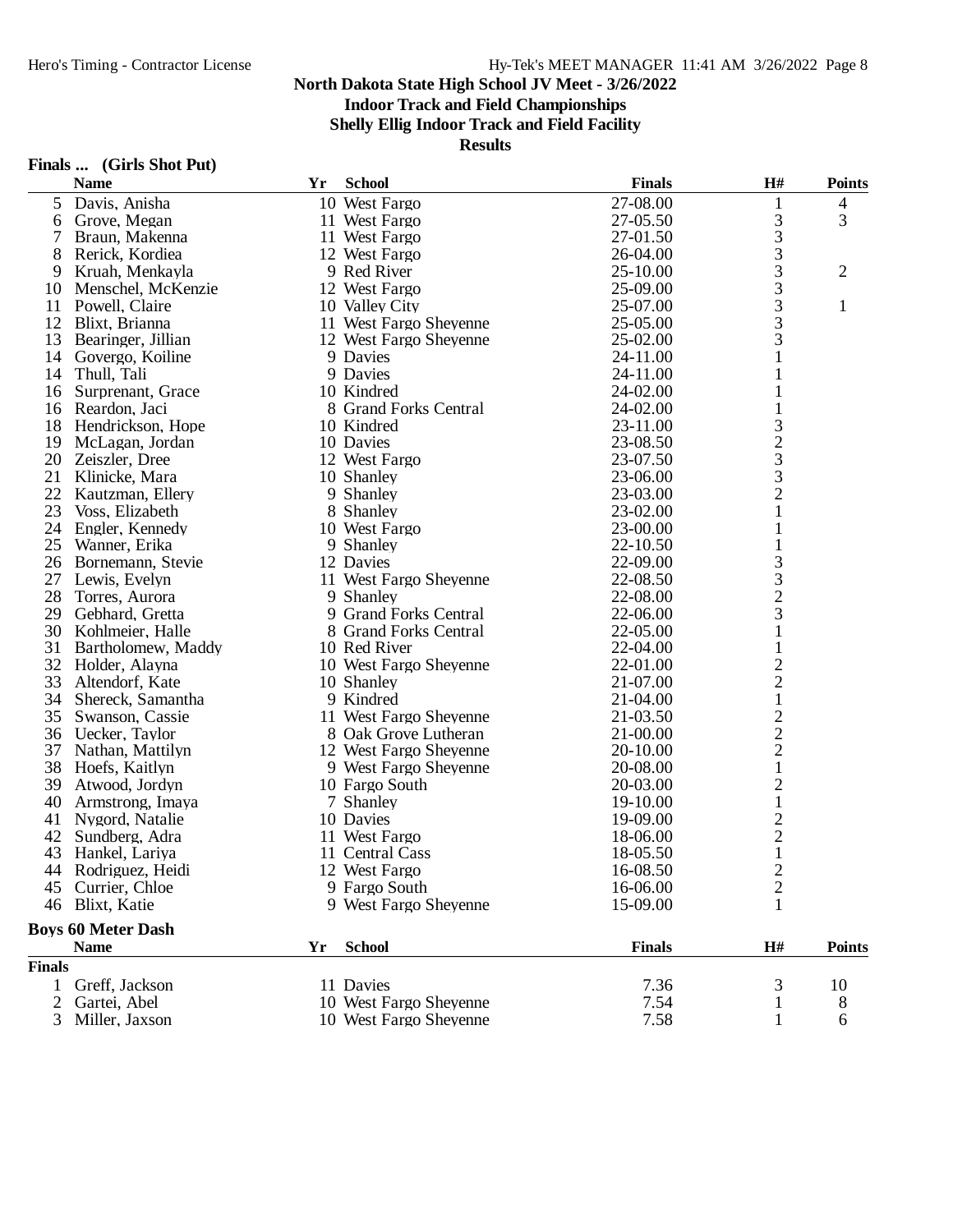**Indoor Track and Field Championships**

**Shelly Ellig Indoor Track and Field Facility**

| Finals |  |  | (Boys 60 Meter Dash) |  |
|--------|--|--|----------------------|--|
|--------|--|--|----------------------|--|

|    | <b>Name</b>           | Yr | <b>School</b>          | <b>Finals</b> | H#                                         | <b>Points</b>  |
|----|-----------------------|----|------------------------|---------------|--------------------------------------------|----------------|
| 4  | Parks, Pearce         |    | 9 Red River            | 7.63          | $\overline{c}$                             | 5              |
| 5  | Williams, Lance       |    | 9 West Fargo           | 7.65          | 1                                          | 4              |
| 6  | Andrade, Brody        |    | 9 Red River            | 7.74          | $\overline{c}$                             | 3              |
| 7  | Downer, Carter        |    | 9 West Fargo           | 7.84          | 3                                          | $\overline{c}$ |
| 8  | Jacobson, Parker      |    | 10 Valley City         | 7.88          | 14                                         | 1              |
| 9  | Kubat, Kevin          |    | 11 Grand Forks Central | 7.89          | 14                                         |                |
| 10 | Nojang, Aden          |    | 9 Fargo North          | 7.89          | 13                                         |                |
| 10 | Adams-Vandal, Sam     |    | 10 Fargo North         | 7.89          | $\overline{\mathbf{c}}$                    |                |
| 12 | Asche, Hudson         |    | 9 Davies               | 7.90          |                                            |                |
| 13 | Lambl, Logan          |    | 9 Red River            | 7.92          | $\begin{array}{c} 3 \\ 2 \\ 3 \end{array}$ |                |
| 14 | Brown, Rylan          |    | 10 Red River           | 7.98          |                                            |                |
| 15 | Guscette, Jack        |    | 9 West Fargo           | 7.99          |                                            |                |
| 16 | Orpen, Jacob          |    | 9 Davies               | 8.01          | 3                                          |                |
| 17 | Metzger, Charlie      |    | 9 Davies               | 8.03          | 4                                          |                |
| 18 | Tholkes, Noah         |    | 9 Central Cass         | 8.04          | 15                                         |                |
| 19 | Rasmussen, Kayden     |    | 9 Fargo North          | 8.04          | 15                                         |                |
| 20 | Pollock, Chad         |    | 9 Shanley              | 8.05          | 3                                          |                |
| 21 | Lunski, Talon         |    | 9 Grand Forks Central  | 8.06          | 13                                         |                |
| 22 | Domier, Hunter        |    | 7 Central Cass         | 8.06          | 12                                         |                |
| 23 | Lynch, Finn           |    | 11 Fargo North         | 8.07          | 11                                         |                |
|    | 24 Zabel, Kai         |    | 7 Oak Grove Lutheran   | 8.09          | 14                                         |                |
| 25 | Sauvageau, Noah       |    | 10 Kindred             | 8.09          | 1                                          |                |
| 26 | Peterson, Josh        |    | 11 Davies              | 8.10          | 16                                         |                |
| 27 | Knudsvig, Andrew      |    | 9 West Fargo           | 8.10          | 5                                          |                |
| 28 |                       |    | 9 Valley City          | 8.10          | 14                                         |                |
|    | Amann, Caden          |    |                        |               |                                            |                |
| 29 | Cope, Treylan         |    | 11 Valley City         | 8.10          | 15                                         |                |
| 30 | Nicholson, Khalil     |    | 12 Grand Forks Central | 8.11          | 16                                         |                |
| 31 | Masiri, Desire        |    | 9 West Fargo           | 8.15          | 3                                          |                |
| 32 | Biewer, Levi          |    | 10 Davies              | 8.15          | 8                                          |                |
| 33 | Stahl, Coleson        |    | 9 Central Cass         | 8.16          | 15                                         |                |
| 34 | Rohde, Scot           |    | 9 Valley City          | 8.17          | 11                                         |                |
| 35 | Waldera, Zachary      |    | 9 West Fargo           | 8.18          | 6                                          |                |
| 36 | Propeck, Matthew      |    | 11 Davies              | 8.20          | 5                                          |                |
| 37 | Zent, Noah            |    | 12 West Fargo Sheyenne | 8.20          | 5                                          |                |
| 38 | Belaskie, Stanley     |    | 10 Kindred             | 8.20          | 1                                          |                |
| 39 | Norby, Isaac          |    | 8 Valley City          | 8.21          | 12                                         |                |
| 40 | Dirckx, Brayden       |    | 9 Grand Forks Central  | 8.21          | 11                                         |                |
| 41 | Kraft, Thomas         |    | 9 Red River            | 8.21          | 13                                         |                |
| 42 | Shell, Michael        |    | 9 West Fargo           | 8.22          | 7                                          |                |
|    | 43 Youngmark, Corban  |    | 7 Shanley              | 8.22          | 5                                          |                |
| 44 | Herz, Aiden           |    | 10 Fargo South         | 8.22          | $\overline{c}$                             |                |
| 45 | Otheim, Talan         |    | 9 West Fargo           | 8.25          | 6                                          |                |
|    | 46 Pearson, Kale      |    | 9 Central Cass         | 8.25          | 13                                         |                |
| 47 | Strand, Ben           |    | 10 Red River           | 8.25          | 4                                          |                |
|    | 48 Haakenson, Jordan  |    | 10 Kindred             | 8.26          | 4                                          |                |
|    | 49 Ringuette, Jackson |    | 11 Fargo South         | 8.27          | 5                                          |                |
|    | 50 Watson, D'Andre    |    | 11 Fargo South         | 8.28          | 3                                          |                |
| 51 | Feldner, Dylan        |    | 12 Davies              | 8.29          | $\mathbf{1}$                               |                |
|    | 52 Franklin, Royce    |    | 9 Grand Forks Central  | 8.29          | 17                                         |                |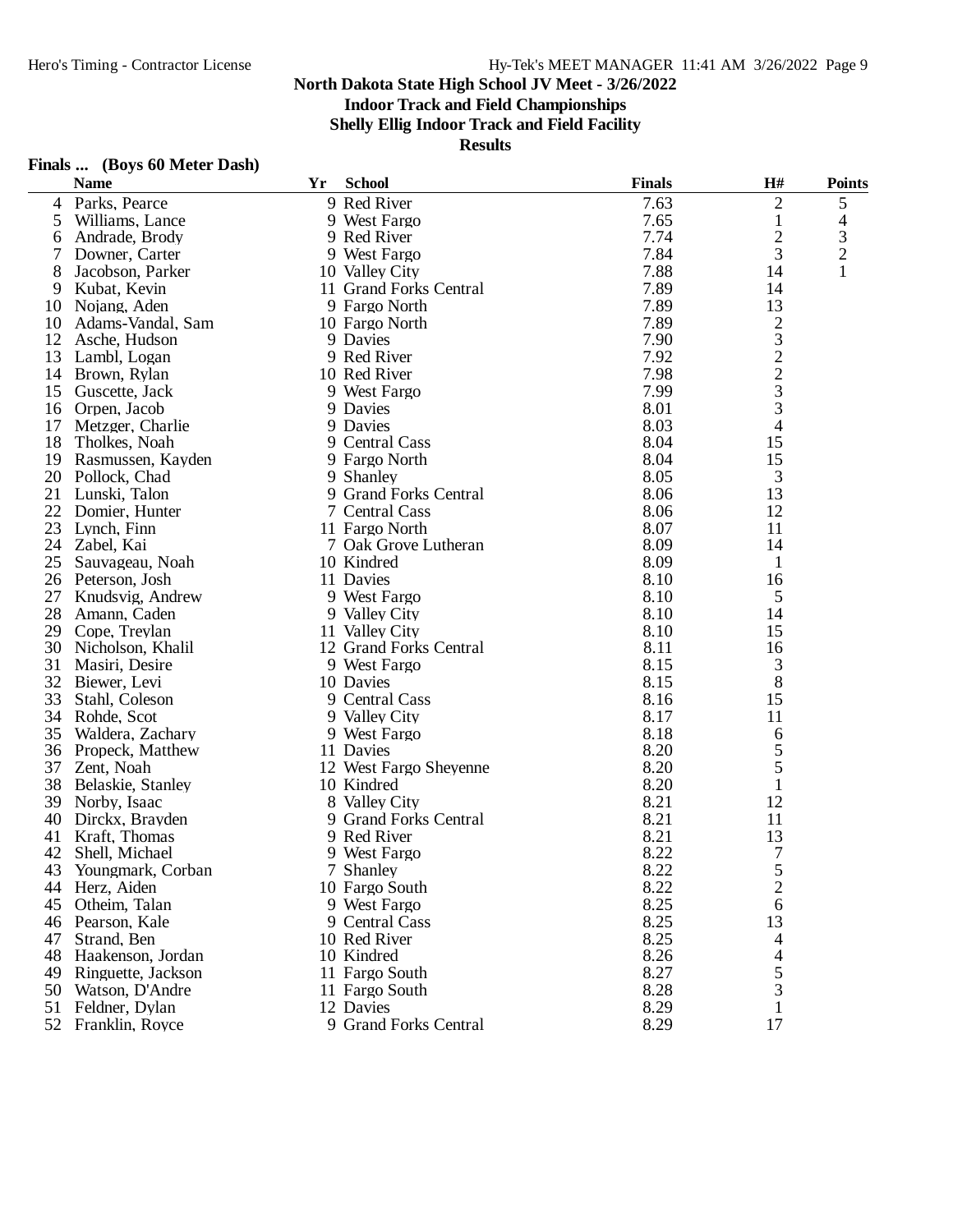**Indoor Track and Field Championships**

**Shelly Ellig Indoor Track and Field Facility**

| Finals | (Boys 60 Meter Dash) |  |  |
|--------|----------------------|--|--|
|--------|----------------------|--|--|

|     | <b>Name</b>             | Yr | <b>School</b>                 | <b>Finals</b> | H#             | <b>Points</b> |
|-----|-------------------------|----|-------------------------------|---------------|----------------|---------------|
| 53  | Wetterlin, Alex         |    | 9 West Fargo                  | 8.29          | 10             |               |
| 54  | Helgeson, Jack          |    | 8 Red River                   | 8.30          | 16             |               |
| 55  | Lange, Jackson          |    | 10 Kindred                    | 8.31          | 1              |               |
| 56  | Anzo-Inyu, Daniel       |    | 11 Fargo North                | 8.31          | 12             |               |
| 57  | Schmidt, Andrew         |    | 10 Grand Forks Central        | 8.32          | 13             |               |
| 58  | Friestad, Wyatt         |    | 11 Valley City                | 8.32          | 17             |               |
| 59  | Koimene, Abraham        |    | 9 West Fargo Sheyenne         | 8.33          | 7              |               |
| 60  | Wadlow, Aidyn           |    | 9 Red River                   | 8.34          | 11             |               |
| 60  | Myers, Ryder            |    | 10 Davies                     | 8.34          | 17             |               |
| 62  | Trogstad, Peyton        |    | 10 Fargo North                | 8.36          | 12             |               |
| 62  | Richards, Haden         |    | 11 Grand Forks Central        | 8.36          | 17             |               |
| 64  | Schroeder, Jackson      |    | 10 Fargo North                | 8.37          | 4              |               |
| 65  | Sands, Chasen           |    | 9 Davies                      | 8.38          | 5              |               |
| 65  | Flom, Carter            |    | 9 Red River                   | 8.38          | 7              |               |
| 67  | Nudell, Owen            |    | 9 Central Cass                | 8.39          | 14             |               |
| 68  | Orukotan, Edward        |    | 9 West Fargo Sheyenne         | 8.39          | 14             |               |
| 69  | Geske, Chris            |    | 9 Fargo North                 | 8.41          | 8              |               |
| 70  | Stone, Nolan            |    | 9 West Fargo                  | 8.42          | 6              |               |
| 71  | Sands, Kalec            |    | 9 Davies                      | 8.44          | 6              |               |
| 72  |                         |    |                               | 8.45          |                |               |
|     | Anderson, Jake          |    | 9 Valley City<br>9 West Fargo |               | 14             |               |
| 73  | Willgohs, Keaton        |    |                               | 8.45          | 8              |               |
| 74  | Iglesias-Fuller, Devyn  |    | 10 Fargo South                | 8.45          | 6              |               |
| 75  | Verdier, Chris          |    | 9 Davies                      | 8.49          | 7              |               |
| 76  | Kardmas, Drew           |    | 9 Shanley                     | 8.49          | 9              |               |
| 77  | Urbach, Drew            |    | 9 Central Cass                | 8.50          | 12             |               |
| 78  | Konneh, Karfala         |    | 9 West Fargo Sheyenne         | 8.53          | 9              |               |
| 79  | Richard, Evan           |    | 10 Kindred                    | 8.53          | 4              |               |
| 79  | Riedy, Blake            |    | 9 Red River                   | 8.53          | 15             |               |
| 81  | Nettum, Jethro          |    | 10 Fargo North                | 8.54          | 4              |               |
| 82  | Spelhaug, Izaak         |    | 9 Kindred                     | 8.58          | 15             |               |
| 83  | O'Connor, Chris         |    | 10 Red River                  | 8.59          | 17             |               |
| 84  | Briscoe, Wyatt          |    | 9 Kindred                     | 8.61          | 5              |               |
| 85  | Dissou, Elfried         |    | 10 West Fargo                 | 8.63          | 8              |               |
| 86  | Perez, Canaan           |    | 9 West Fargo                  | 8.66          | 8              |               |
| 87  | Botz, Hayden            |    | 11 Valley City                | 8.67          | 17             |               |
| 88  | Hankel, Nehemiah        |    | 9 Central Cass                | 8.68          | 13             |               |
| 89  | Showers, Manasseh       |    | 9 Davies                      | 8.69          | 10             |               |
| 90  | Estrada, Riddick        |    | 10 Kindred                    | 8.69          | 5              |               |
| 90  | Jongeward, Brady        |    | 9 Red River                   | 8.69          | 16             |               |
| 92  | Vezner, Dylan           |    | 9 West Fargo                  | 8.71          | 9              |               |
| 93  | Billing, Layne          |    | 10 Kindred                    | 8.73          | 4              |               |
| 94  | Olson, Sam              |    | 9 West Fargo                  | 8.75          | 8              |               |
| 95  | Heyer, Jonah            |    | 10 Davies                     | 8.75          | 9              |               |
|     | 96 Dahl, Nicholas       |    | 9 Kindred                     | 8.76          | 15             |               |
|     | 97 Lightbourne, Arnaldo |    | 10 Davies                     | 8.77          | 8              |               |
| 98  | Thornton, Bentley       |    | 9 Valley City                 | 8.78          | 14             |               |
| 99  | Klefstad, Cameron       |    | 9 Red River                   | 8.80          | 13             |               |
| 100 | Kiser, Keaton           |    | 10 Fargo North                | 8.89          | 9              |               |
| 100 | Wegner, Ben             |    | 9 Fargo North                 | 8.89          | $\overline{7}$ |               |
|     |                         |    |                               |               |                |               |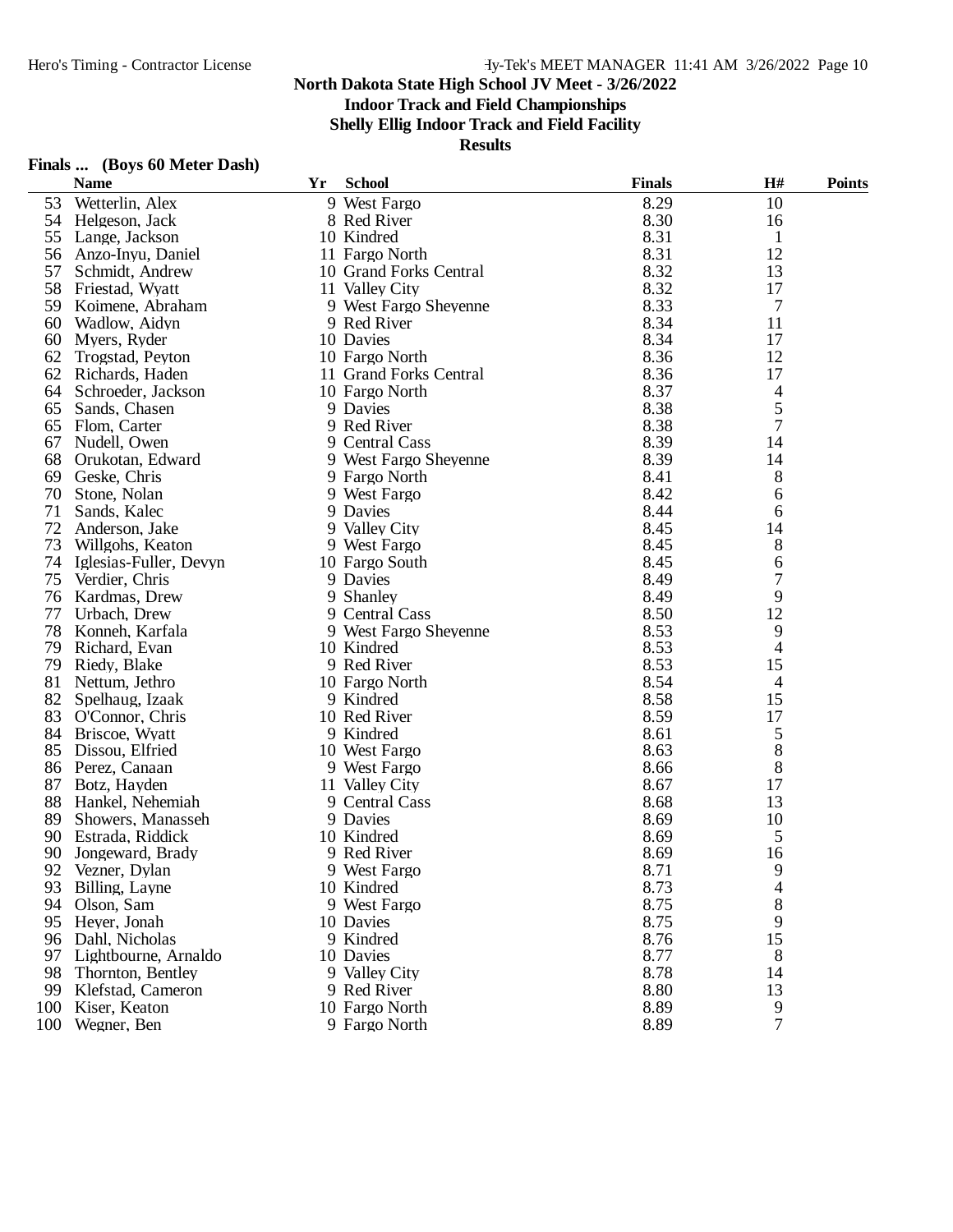### **Indoor Track and Field Championships**

**Shelly Ellig Indoor Track and Field Facility**

| Finals |  |  | (Boys 60 Meter Dash) |  |
|--------|--|--|----------------------|--|
|--------|--|--|----------------------|--|

|                | <b>FINALS </b> (BOYS OU IVIELET DASIL)<br><b>Name</b> | Yr | <b>School</b>         | <b>Finals</b> | H#                      | <b>Points</b>  |
|----------------|-------------------------------------------------------|----|-----------------------|---------------|-------------------------|----------------|
|                | 102 Heshmat, Amro                                     |    | 10 Davies             | 8.89          | 7                       |                |
|                |                                                       |    | 9 Fargo South         | 8.90          |                         |                |
| 103            | Komrosky, Tyler<br>104 LeMier, Nick                   |    |                       | 8.91          | 8<br>11                 |                |
|                | 105 Bratrud, Arie                                     |    | 11 Valley City        | 8.94          | 12                      |                |
|                |                                                       |    | 11 Valley City        |               |                         |                |
|                | 106 Coulter, Hunter                                   |    | 9 Davies              | 8.99          | 16                      |                |
| 107            | Middlestad, Taylor                                    |    | 9 Valley City         | 9.02          | 12                      |                |
| 108            | Krause, Drew                                          |    | 9 Central Cass        | 9.12          | 11                      |                |
| 109            | Muscha, Case                                          |    | 9 Central Cass        | 9.13          | 12                      |                |
|                | 110 Grove, Lucas                                      |    | 9 West Fargo          | 9.21          | 10                      |                |
| 111            | Bilstad, Jack                                         |    | 8 Oak Grove Lutheran  | 9.32          | 16                      |                |
|                | 112 Hollcraft, Michael                                |    | 7 Shanley             | 9.37          | 15                      |                |
| 113            | Vi, Darin                                             |    | 9 West Fargo          | 9.50          | 10                      |                |
| 114            | Jelinek, Jackson                                      |    | 9 West Fargo Sheyenne | 9.54          | 17                      |                |
| 115            | Andersch, George                                      |    | 9 West Fargo Sheyenne | 9.67          | 16                      |                |
|                | 116 Warren, Cooper                                    |    | 9 West Fargo          | 9.70          | 10                      |                |
| 117            | Wehri, Cobe                                           |    | 9 West Fargo          | 10.03         | 10                      |                |
| 118            | Gudding, Mauer                                        |    | 7 Oak Grove Lutheran  | 10.38         | 13                      |                |
| 119            | Garcia, Frankie                                       |    | 10 Central Cass       | 11.80         | 16                      |                |
| 120            | Kim, Sean                                             |    | 10 Shanley            | 12.03         | 9                       |                |
|                | Truong, Aaron                                         |    | 10 Fargo South        | <b>NT</b>     | 6                       |                |
| $---$          | Vining, Reed                                          |    | 9 Davies              | <b>NT</b>     | 6                       |                |
|                | <b>Boys 200 Meter Dash</b>                            |    |                       |               |                         |                |
|                | <b>Name</b>                                           | Yr | <b>School</b>         | <b>Finals</b> | H#                      | <b>Points</b>  |
| <b>Finals</b>  |                                                       |    |                       |               |                         |                |
| 1              | Greff, Jackson                                        |    | 11 Davies             | 24.05         | 4                       | 10             |
| $\overline{2}$ | Nojang, Aden                                          |    | 9 Fargo North         | 24.62         | 2                       | 8              |
| 3              | Schreiner, Thomas                                     |    | 10 Davies             | 24.71         | $\mathbf{1}$            | 6              |
| 4              | Williams, Lance                                       |    | 9 West Fargo          | 24.88         | 9                       | 5              |
| 5              | Lantz, Ethan                                          |    | 11 Shanley            | 24.91         | 1                       | 4              |
| 6              | Thielges, Owen                                        |    | 9 Davies              | 24.95         | 1                       | 3              |
| 7              | Andrade, Brody                                        |    | 9 Red River           | 25.03         | 1                       | $\overline{c}$ |
| 8              | Guscette, Jack                                        |    | 9 West Fargo          | 25.24         | 2                       | $\mathbf{1}$   |
| 9              | Adams-Vandal, Sam                                     |    | 10 Fargo North        | 25.45         | 4                       |                |
| 10             | Asche, Hudson                                         |    | 9 Davies              | 25.46         | 14                      |                |
| 11             | Brown, Rylan                                          |    | 10 Red River          | 25.52         | $\overline{\mathbf{c}}$ |                |
| 12             | Urbain, Mbanzendore                                   |    | 9 Red River           | 25.55         | $\mathbf{1}$            |                |
| 13             | Masiri, Desire                                        |    | 9 West Fargo          | 25.65         | $\overline{\mathbf{c}}$ |                |
|                | 14 Rohde, Scot                                        |    | 9 Valley City         | 25.77         | 6                       |                |
| 15             | Zabel, Kai                                            |    | 7 Oak Grove Lutheran  | 25.96         | 17                      |                |
| 16             | Amann, Caden                                          |    | 9 Valley City         | 26.19         | 17                      |                |
| 17             | Cope, Treylan                                         |    | 11 Valley City        | 26.26         | 16                      |                |
| 18             | Biewer, Levi                                          |    | 10 Davies             | 26.29         | 3                       |                |
| 19             | Nudell, Owen                                          |    | 9 Central Cass        | 26.31         | 19                      |                |
| 20             | Davidson, Zach                                        |    | 10 Davies             | 26.34         | 4                       |                |
| 21             | Koenig, Clay                                          |    | 9 Fargo North         | 26.42         | 8                       |                |
| 22             | Domier, Hunter                                        |    | 7 Central Cass        | 26.44         | 18                      |                |
| 23             | Hollcraft, David                                      |    | 9 Shanley             | 26.48         | 3                       |                |
|                | 24 Bier, Jack                                         |    | 9 Oak Grove Lutheran  | 26.55         | 4                       |                |
|                |                                                       |    |                       |               |                         |                |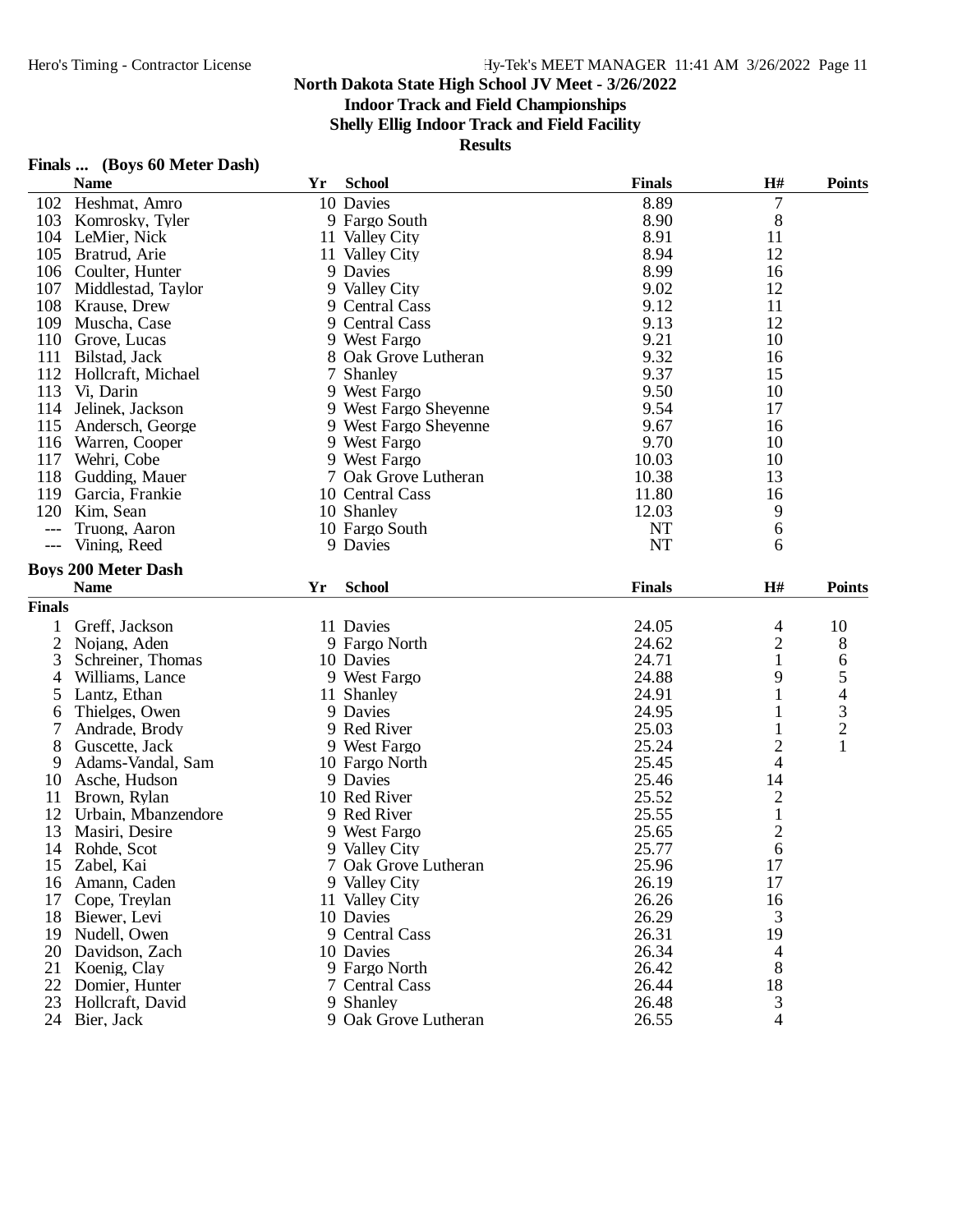### **Indoor Track and Field Championships**

**Shelly Ellig Indoor Track and Field Facility**

| Finals  (Boys 200 Meter Dash) |  |  |
|-------------------------------|--|--|
|                               |  |  |

|    | <b>Name</b>         | Yr | <b>School</b>          | <b>Finals</b> | H#                       | <b>Points</b> |
|----|---------------------|----|------------------------|---------------|--------------------------|---------------|
| 25 | Orpen, Jacob        |    | 9 Davies               | 26.77         | $\overline{c}$           |               |
|    | 26 Sauvageau, Noah  |    | 10 Kindred             | 26.79         | 3                        |               |
| 27 | Norby, Isaac        |    | 8 Valley City          | 26.88         | 17                       |               |
| 28 | Dolo, Titus         |    | 9 Davies               | 26.91         | 3                        |               |
| 29 | Moger, Prasant      |    | 9 Red River            | 26.92         | 17                       |               |
| 30 | Rasmussen, Kayden   |    | 9 Fargo North          | 26.93         | 10                       |               |
| 31 | Knudsvig, Andrew    |    | 9 West Fargo           | 26.97         | 5                        |               |
| 32 | Stone, Nolan        |    | 9 West Fargo           | 26.97         | 4                        |               |
| 33 | Schmidt, Andrew     |    | 10 Grand Forks Central | 27.02         | 3                        |               |
| 34 | Wetterlin, Alex     |    | 9 West Fargo           | 27.02         | 10                       |               |
| 35 | Pearson, Kale       |    | 9 Central Cass         | 27.03         | 17                       |               |
| 36 | Blegen, Carson      |    | 10 Red River           | 27.04         | $\mathfrak{2}$           |               |
| 37 | Jacobson, Parker    |    | 10 Valley City         | 27.10         | 6                        |               |
| 38 | Waldera, Zachary    |    | 9 West Fargo           | 27.13         | 5                        |               |
| 39 | Boutwell, Ty        |    | 10 Fargo North         | 27.17         | 5                        |               |
| 40 | Schroeder, Jackson  |    | 10 Fargo North         | 27.18         | 3                        |               |
| 41 | Otheim, Talan       |    | 9 West Fargo           | 27.24         | 7                        |               |
| 42 | Dirckx, Brayden     |    | 9 Grand Forks Central  | 27.27         | 6                        |               |
| 43 | Gibson, Jerry       |    | 10 Fargo South         | 27.31         | $\mathbf{1}$             |               |
| 44 |                     |    |                        | 27.33         |                          |               |
|    | Propeck, Matthew    |    | 11 Davies              |               | 14                       |               |
| 45 | Anderson, Jake      |    | 9 Valley City          | 27.35         | 5                        |               |
| 46 | Nettum, Jethro      |    | 10 Fargo North         | 27.36         | 4                        |               |
| 47 | Lange, Jackson      |    | 10 Kindred             | 27.49         | $\overline{\mathcal{L}}$ |               |
| 48 | Trogstad, Peyton    |    | 10 Fargo North         | 27.50         | 7                        |               |
| 49 | Friestad, Wyatt     |    | 11 Valley City         | 27.53         | 16                       |               |
| 50 | Shell, Michael      |    | 9 West Fargo           | 27.56         | 8                        |               |
| 51 | Jongeward, Brady    |    | 9 Red River            | 27.57         | 15                       |               |
| 52 | Lanners, James      |    | 10 Fargo North         | 27.70         | 6                        |               |
| 53 | Urbach, Drew        |    | 9 Central Cass         | 27.70         | 8                        |               |
| 53 | Botz, Hayden        |    | 11 Valley City         | 27.70         | 5                        |               |
| 55 | Fischer, Thompson   |    | 10 Davies              | 27.71         | 5                        |               |
| 56 | Willgohs, Keaton    |    | 9 West Fargo           | 27.75         | 8                        |               |
| 57 | Verdier, Chris      |    | 9 Davies               | 27.77         | 14                       |               |
| 58 | Watson, D'Andre     |    | 11 Fargo South         | 27.78         | 3                        |               |
| 59 | Kardmas, Drew       |    | 9 Shanley              | 27.80         | 8                        |               |
| 60 | Youngmark, Corban   |    | 7 Shanley              | 27.81         | 6                        |               |
| 61 | Ringuette, Jackson  |    | 11 Fargo South         | 27.83         | 7                        |               |
| 61 | Dahl, Nicholas      |    | 9 Kindred              | 27.83         | 19                       |               |
| 63 | Kubat, Kevin        |    | 11 Grand Forks Central | 27.87         | 5                        |               |
| 64 | Konneh, Karfala     |    | 9 West Fargo Sheyenne  | 27.91         | 8                        |               |
|    | 65 Geske, Chris     |    | 9 Fargo North          | 27.93         | 7                        |               |
| 66 | Triepke, Hudson     |    | 9 Davies               | 28.02         | 9                        |               |
|    | 67 Vezner, Dylan    |    | 9 West Fargo           | 28.11         | 7                        |               |
|    | 68 Koimene, Abraham |    | 9 West Fargo Sheyenne  | 28.15         | 11                       |               |
|    | 69 Billing, Layne   |    | 10 Kindred             | 28.19         | 12                       |               |
| 70 | Suedel, Danny       |    | 9 Grand Forks Central  | 28.20         | 16                       |               |
| 71 | Link, Grady         |    | 9 Central Cass         | 28.22         | 17                       |               |
| 72 | Olson, Sam          |    | 9 West Fargo           | 28.25         | 9                        |               |
| 73 | Jenness, Sam        |    | 9 Kindred              | 28.27         | 11                       |               |
|    |                     |    |                        |               |                          |               |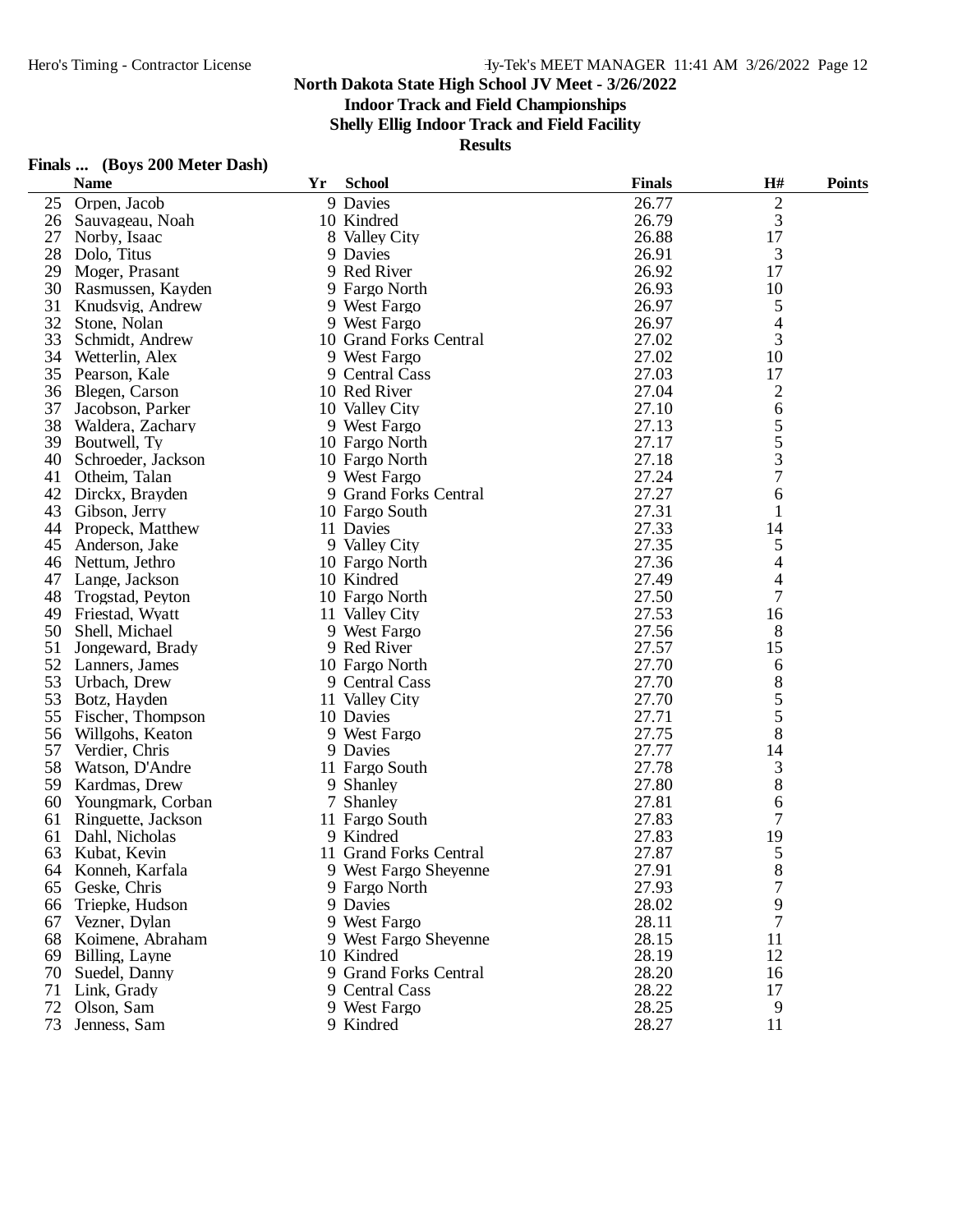**Indoor Track and Field Championships**

**Shelly Ellig Indoor Track and Field Facility**

| Finals |  | (Boys 200 Meter Dash) |  |
|--------|--|-----------------------|--|
|        |  |                       |  |

|                | <b>Name</b>                | Yr | <b>School</b>          | <b>Finals</b> | H#             | <b>Points</b>                         |
|----------------|----------------------------|----|------------------------|---------------|----------------|---------------------------------------|
| 74             | Perez, Canaan              |    | 9 West Fargo           | 28.40         | 9              |                                       |
| 75             | Arens, Sean                |    | 9 Davies               | 28.46         | 14             |                                       |
| 76             | Orukotan, Edward           |    | 9 West Fargo Sheyenne  | 28.47         | 18             |                                       |
| 77             | Hanson, Logan              |    | 11 Fargo North         | 28.51         | 6              |                                       |
| 78             | Hankel, Nehemiah           |    | 9 Central Cass         | 28.59         | 10             |                                       |
| 79             | LeMier, Nick               |    | 11 Valley City         | 28.67         | 13             |                                       |
| 80             | Morton, Brandon            |    | 10 West Fargo Sheyenne | 28.68         | 11             |                                       |
| 81             | Olson, Jesse               |    | 10 Fargo South         | 28.79         | 12             |                                       |
| 82             | Wegner, Ben                |    | 9 Fargo North          | 28.86         | $\overline{7}$ |                                       |
| 83             | Lightbourne, Arnaldo       |    | 10 Davies              | 28.93         | 10             |                                       |
| 84             | Nwaigwe, Michael           |    | 9 Shanley              | 28.99         | 12             |                                       |
| 85             | Middlestad, Taylor         |    | 9 Valley City          | 29.13         | 18             |                                       |
| 86             | Estrada, Riddick           |    | 10 Kindred             | 29.18         | 10             |                                       |
| 87             | Heshmat, Amro              |    | 10 Davies              | 29.26         | 6              |                                       |
| 88             | Dahl, Caleb                |    | 7 Shanley              | 29.26         | 12             |                                       |
| 89             | Sem, Camdyn                |    | 9 Davies               | 29.32         | 12             |                                       |
| 90             | Showers, Manasseh          |    | 9 Davies               | 29.44         | 12             |                                       |
| 91             | Thornton, Bentley          |    | 9 Valley City          | 29.48         | 15             |                                       |
| 92             | Snyder, Nolan              |    | 7 Shanley              | 29.51         | 13             |                                       |
| 93             | Truong, Aaron              |    | 10 Fargo South         | 29.57         | 11             |                                       |
| 94             | Komrosky, Tyler            |    | 9 Fargo South          | 29.95         | 10             |                                       |
| 95             | Coulter, Hunter            |    | 9 Davies               | 29.96         | 12             |                                       |
| 96             | Schaan, Brian              |    | 10 Shanley             | 30.15         | 13             |                                       |
| 97             | Meyer, Sam                 |    | 10 Valley City         | 30.15         | 16             |                                       |
| 98             | Hollcraft, Michael         |    | 7 Shanley              | 30.21         | 11             |                                       |
| 99             | Jelinek, Jackson           |    | 9 West Fargo Sheyenne  | 30.23         | 16             |                                       |
| 100            | Grove, Lucas               |    | 9 West Fargo           | 30.54         | 13             |                                       |
| 101            | Muscha, Case               |    | 9 Central Cass         | 30.80         | 13             |                                       |
|                | 102 Kraemer, Gavin         |    | 7 Oak Grove Lutheran   | 31.01         | 17             |                                       |
|                | 103 Paul, Alex             |    | 10 Shanley             | 31.04         | 14             |                                       |
| 104            | Duffy, Logan               |    | 7 Shanley              | 31.22         | 15             |                                       |
| 105            | Bilstad, Jack              |    | 8 Oak Grove Lutheran   | 31.37         | 18             |                                       |
| 106            | Krause, Drew               |    | 9 Central Cass         | 31.50         | 15             |                                       |
| 107            | Vi, Darin                  |    | 9 West Fargo           | 32.17         | 15             |                                       |
| 108            | Kim, Sean                  |    | 10 Shanley             | 32.17         | 9              |                                       |
| 109            | Warren, Cooper             |    | 9 West Fargo           | 32.27         | 9              |                                       |
| 110            | Wehri, Cobe                |    | 9 West Fargo           | 32.76         | 10             |                                       |
| 111            | Andersch, George           |    | 9 West Fargo Sheyenne  | 33.53         | 18             |                                       |
|                | 112 Gudding, Mauer         |    | 7 Oak Grove Lutheran   | 34.53         | 15             |                                       |
|                | 113 Dietz, Daniel          |    | 9 West Fargo Sheyenne  | 39.96         | 16             |                                       |
|                |                            |    |                        |               | 18             |                                       |
|                | --- Glynn, Max             |    | 7 Oak Grove Lutheran   | DQ            |                |                                       |
|                | <b>Boys 400 Meter Dash</b> |    |                        |               |                |                                       |
|                | <b>Name</b>                | Yr | <b>School</b>          | <b>Finals</b> | H#             | <b>Points</b>                         |
| <b>Finals</b>  |                            |    |                        |               |                |                                       |
| 1              | Flaherty, Joe              |    | 10 Shanley             | 58.22         | 1              | 10                                    |
| $\overline{2}$ | Davidson, Zach             |    | 10 Davies              | 58.81         | 1              | $\begin{array}{c} 8 \\ 6 \end{array}$ |
| 3              | Neil, Josh                 |    | 10 Red River           | 59.24         | $\mathbf{1}$   |                                       |
|                | 4 Lynch, Finn              |    | 11 Fargo North         | 59.85         | 3              | 5                                     |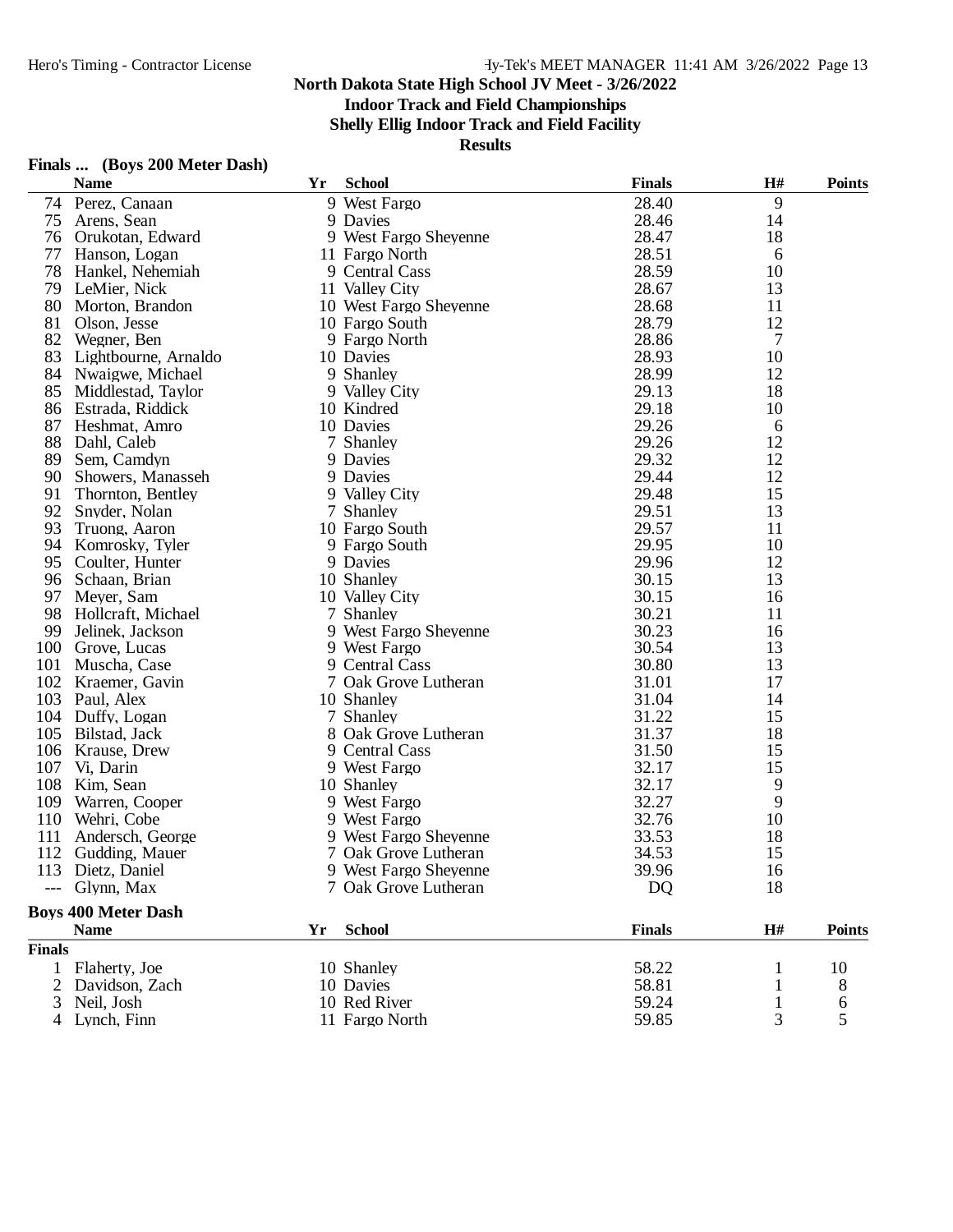### **Indoor Track and Field Championships**

**Shelly Ellig Indoor Track and Field Facility**

| Finals |  | (Boys 400 Meter Dash) |
|--------|--|-----------------------|
|--------|--|-----------------------|

|                | Finals  (Boys 400 Meter Dash) |    |                        |               |                          |                          |
|----------------|-------------------------------|----|------------------------|---------------|--------------------------|--------------------------|
|                | <b>Name</b>                   | Yr | <b>School</b>          | <b>Finals</b> | H#                       | <b>Points</b>            |
| 5              | Wadlow, Aidyn                 |    | 9 Red River            | 1:00.49       | 4                        | 4                        |
| 6              | Tarlue, Prince                |    | 9 Davies               | 1:00.77       | 1                        | 3                        |
| 7              | Gherdovich, Jameson           |    | 9 Grand Forks Central  | 1:00.90       | $\mathbf{1}$             | $\overline{c}$           |
| 8              | Helgeson, Jack                |    | 8 Red River            | 1:03.33       | 3                        | $\mathbf{1}$             |
| 9              | Kielty, Bjorn                 |    | 10 Fargo North         | 1:04.04       |                          |                          |
| 10             | Triepke, Hudson               |    | 9 Davies               | 1:04.33       | $\frac{2}{3}$            |                          |
| 11             | Baah, Sam                     |    | 9 Red River            | 1:04.87       |                          |                          |
| 12             | Murph, Latrell                |    | 9 Grand Forks Central  | 1:05.07       |                          |                          |
| 13             | Arens, Sean                   |    | 9 Davies               | 1:06.19       | $\frac{4}{2}$            |                          |
| 14             | Mecham, Jackson               |    | 10 Red River           | 1:06.47       | $\overline{\mathcal{A}}$ |                          |
| 15             | Gullicks, Michael             |    | 9 West Fargo Sheyenne  | 1:07.63       | 4                        |                          |
| 16             | Saylor, Evan                  |    | 9 Red River            | 1:07.64       | $\overline{\mathcal{L}}$ |                          |
|                | 17 Dolo, Titus                |    | 9 Davies               | 1:09.44       |                          |                          |
| 18             | Bordon, Christian             |    | 9 Red River            | 1:09.83       | 2332423                  |                          |
| 19             | Lucht, Bennet                 |    | 10 West Fargo Sheyenne | 1:10.27       |                          |                          |
|                | 20 O'Connor, Chris            |    | 10 Red River           | 1:10.38       |                          |                          |
| 21             | Coxe, Hunter                  |    | 10 Red River           | 1:10.77       |                          |                          |
|                | 22 Kiser, Keaton              |    | 10 Fargo North         | 1:11.15       |                          |                          |
| 23             | Buisan, Alex                  |    | 7 Oak Grove Lutheran   | 1:13.50       |                          |                          |
| 24             |                               |    |                        |               | $\overline{3}$           |                          |
|                | Dietz, Daniel                 |    | 9 West Fargo Sheyenne  | 1:34.50       |                          |                          |
|                | <b>Boys 800 Meter Run</b>     |    |                        |               |                          |                          |
|                | <b>Name</b>                   | Yr | <b>School</b>          | <b>Finals</b> | H#                       | <b>Points</b>            |
| <b>Finals</b>  |                               |    |                        |               |                          |                          |
| 1              | Lien, James                   |    | 10 Fargo North         | 2:21.28       | 1                        | 10                       |
| $\overline{2}$ | Dalton, Malachi               |    | 10 Shanley             | 2:25.52       | $\mathbf{1}$             | 8                        |
| 3              | Krump, William                |    | 9 Red River            | 2:25.63       | 1                        | 6                        |
| 4              | Berberich, Kael               |    | 10 Red River           | 2:25.88       | 3                        | 5                        |
| 5              | Schindler, Micah              |    | 10 Red River           | 2:27.15       | 1                        | $\overline{\mathcal{A}}$ |
| 6              | Golovanoff, Corben            |    | 10 Valley City         | 2:27.65       | 1                        |                          |
| 7              | Gisselbeck, Stetson           |    | 9 West Fargo Sheyenne  | 2:27.90       | 1                        | $\frac{3}{2}$            |
| 8              | Diedrich, Preston             |    | 10 Grand Forks Central | 2:27.92       | 1                        | $\mathbf{1}$             |
| 9              | Pochmara, Christian           |    | 9 Fargo North          | 2:28.81       |                          |                          |
| 10             | Villas, Mikko Angelo          |    | 11 Red River           | 2:28.85       | 1                        |                          |
| 11             | Quinn, Joe                    |    | 9 Red River            | 2:28.94       | $\overline{c}$           |                          |
| 12             | Quimby, Malachi               |    | 10 Grand Forks Central | 2:29.24       | 3                        |                          |
| 13             | Nordstrom, Tyan               |    | 11 Fargo North         | 2:29.85       | $\mathbf 1$              |                          |
| 14             | Radebaugh, Ethan              |    | 9 West Fargo           | 2:29.86       | $\overline{\mathbf{c}}$  |                          |
|                | 15 Phillips, Karson           |    | 9 Davies               | 2:29.92       | $\mathbf{1}$             |                          |
|                | 16 Little Dog, Gabriel        |    | 11 Valley City         | 2:30.37       |                          |                          |
| 17             | Falir, Ahmed                  |    | 10 West Fargo          | 2:30.53       |                          |                          |
| 18             | Gravalin, Finn                |    | 9 Fargo North          | 2:30.77       |                          |                          |
| 19             | Selzler, Lucas                |    | 9 Davies               | 2:31.19       |                          |                          |
|                |                               |    |                        |               |                          |                          |
|                | 20 Fiala, Aidan               |    | 9 Grand Forks Central  | 2:32.46       |                          |                          |
| 21             | Koltes, Gannon                |    | 10 Fargo North         | 2:33.08       | 3222323                  |                          |
| 22             | Anderson, Preston             |    | 9 Davies               | 2:33.93       |                          |                          |
| 23             | Gullicks, Michael             |    | 9 West Fargo Sheyenne  | 2:33.96       |                          |                          |
| 24             | Berberich, Asa                |    | 9 Red River            | 2:34.43       |                          |                          |
| 25             | Shen, Patrick                 |    | 10 Davies              | 2:34.90       | $\overline{2}$           |                          |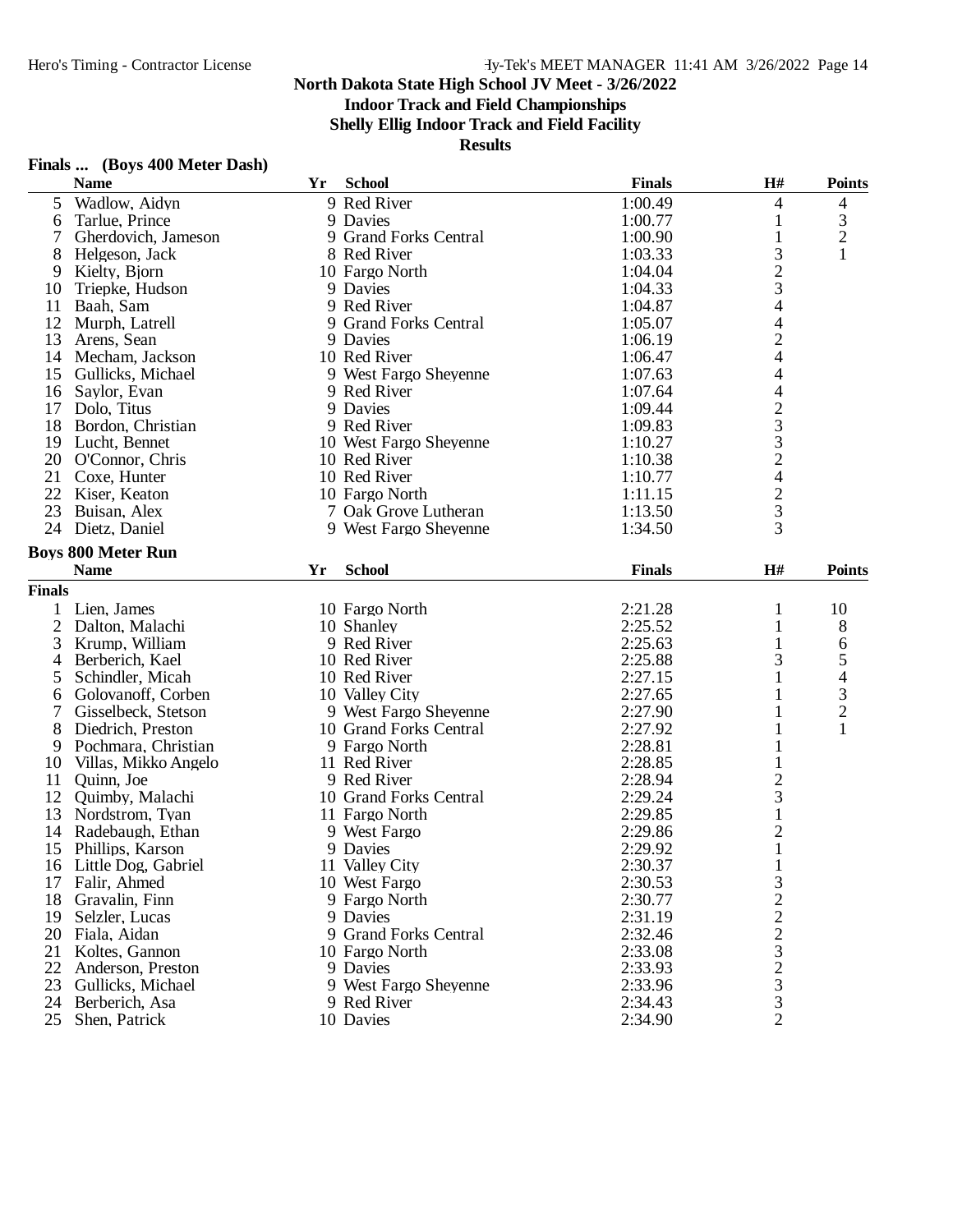### **Indoor Track and Field Championships**

**Shelly Ellig Indoor Track and Field Facility**

| <b>Finals</b> | (Boys 800 Meter Run) |  |
|---------------|----------------------|--|
|---------------|----------------------|--|

|                | <b>Name</b>                | Yr | <b>School</b>          | <b>Finals</b> | H#                                              | <b>Points</b>            |
|----------------|----------------------------|----|------------------------|---------------|-------------------------------------------------|--------------------------|
|                | 26 Boaz, Layton            |    | 9 Grand Forks Central  | 2:35.06       | $\overline{\mathbf{c}}$                         |                          |
| 27             | Dorsher, Will              |    | 9 Fargo North          | 2:35.56       |                                                 |                          |
|                | 28 Li, Samuel              |    | 10 Davies              | 2:36.09       | $\frac{2}{2}$                                   |                          |
| 29             | Schwan, Jaden              |    | 10 Grand Forks Central | 2:37.03       | $\mathbf{1}$                                    |                          |
| 30             | Breidenbach, Zaine         |    | 8 West Fargo Sheyenne  | 2:37.94       | $\overline{c}$                                  |                          |
| 31             | Sell, Kyan                 |    | 9 Davies               | 2:38.66       | $\mathbf{1}$                                    |                          |
| 32             | Soori, Isaiah              |    | 12 Fargo North         | 2:40.69       |                                                 |                          |
| 33             | Jacobson, Tate             |    | 9 Davies               | 2:41.49       | 233333223                                       |                          |
|                | 34 Pool, Eban              |    | 7 Oak Grove Lutheran   | 2:41.62       |                                                 |                          |
| 35             | Weston, Jordan             |    | 11 Fargo North         | 2:42.21       |                                                 |                          |
| 36             | Anton, Kaden               |    | 11 West Fargo Sheyenne | 2:43.10       |                                                 |                          |
| 37             | Rasmussen, Ian             |    | 9 Fargo North          | 2:43.74       |                                                 |                          |
| 38             | Dvorak, Sam                |    | 9 Red River            | 2:44.28       |                                                 |                          |
|                | 39 Lucht, Bennet           |    | 10 West Fargo Sheyenne | 2:46.21       |                                                 |                          |
|                | 40 Staffne, Austin         |    | 10 West Fargo Sheyenne | 2:46.48       |                                                 |                          |
| 41             | Little Dog, Goliath        |    | 11 Valley City         | 2:53.00       |                                                 |                          |
|                | 42 Kotta, Aaron            |    | 12 Valley City         | 2:56.78       | $\overline{2}$                                  |                          |
|                |                            |    |                        |               |                                                 |                          |
|                | <b>Boys 1600 Meter Run</b> |    |                        |               |                                                 |                          |
|                | <b>Name</b>                | Yr | <b>School</b>          | <b>Finals</b> | H#                                              | <b>Points</b>            |
| <b>Finals</b>  |                            |    |                        |               |                                                 |                          |
| 1              | Larsen-Schmidt, Micah      |    | 10 Red River           | 5:08.07       | 1                                               | 10                       |
| $\overline{2}$ | Carroll, Quinn             |    | 8 Shanley              | 5:17.34       | 1                                               | 8                        |
| 3              | Radke, David               |    | 10 Red River           | 5:22.93       | 1                                               | 6                        |
| 4              | Larson, Charley            |    | 11 Fargo South         | 5:26.55       | 1                                               | 5                        |
| 5              | Golovanoff, Corben         |    | 10 Valley City         | 5:27.18       | 1                                               | $\overline{\mathcal{A}}$ |
| 6              | Quinn, Joe                 |    | 9 Red River            | 5:27.64       | 1                                               | 3                        |
| 7              | Lien, James                |    | 10 Fargo North         | 5:27.66       | 1                                               | $\overline{c}$           |
| 8              | Pochmara, Christian        |    | 9 Fargo North          | 5:27.73       | 1                                               |                          |
| 9              | Fiala, Aidan               |    | 9 Grand Forks Central  | 5:29.36       | 1                                               |                          |
| 10             | Berberich, Kael            |    | 10 Red River           | 5:29.71       |                                                 |                          |
| 11             | Krump, William             |    | 9 Red River            | 5:31.91       | $\frac{3}{3}$                                   |                          |
| 12             | Scufsa, Parker             |    | 11 Fargo North         | 5:33.14       | 3                                               |                          |
| 13             | Little Dog, Gabriel        |    | 11 Valley City         | 5:33.94       | $\mathbf{1}$                                    |                          |
| 14             | Selzler, Lucas             |    | 9 Davies               | 5:35.16       |                                                 |                          |
| 15             | Zerr, Eli                  |    | 9 Red River            | 5:37.53       |                                                 |                          |
| 16             | Dalton, Malachi            |    | 10 Shanley             | 5:38.65       |                                                 |                          |
| 17             | Schindler, Micah           |    | 10 Red River           | 5:40.13       | $\begin{array}{c} 2 \\ 2 \\ 2 \\ 1 \end{array}$ |                          |
| 18             | Anderson, Preston          |    | 9 Davies               | 5:44.25       | 3                                               |                          |
| 19             |                            |    |                        | 5:48.60       | $\overline{2}$                                  |                          |
|                | Boaz, Layton               |    | 9 Grand Forks Central  |               |                                                 |                          |
| 20             | Phillips, Karson           |    | 9 Davies               | 5:49.97       | $\frac{2}{1}$                                   |                          |
| 21             | Nordstrom, Tyan            |    | 11 Fargo North         | 5:52.17       |                                                 |                          |
| 22             | Robinson, Lukas            |    | 9 Fargo South          | 5:53.04       |                                                 |                          |
| 23             | Wild, Isaac                |    | 9 Red River            | 5:54.54       |                                                 |                          |
| 24             | Dvorak, Sam                |    | 9 Red River            | 5:54.77       | $2333$<br>$322$<br>$22$                         |                          |
| 25             | Johnson, Scott             |    | 7 Red River            | 5:55.44       |                                                 |                          |
| 26             | Moody, Gunnar              |    | 12 Fargo South         | 5:58.18       |                                                 |                          |
| 27             | Barbot, Oscar              |    | 10 Fargo South         | 5:59.01       |                                                 |                          |
| 28             | Dorsher, Will              |    | 9 Fargo North          | 6:02.18       |                                                 |                          |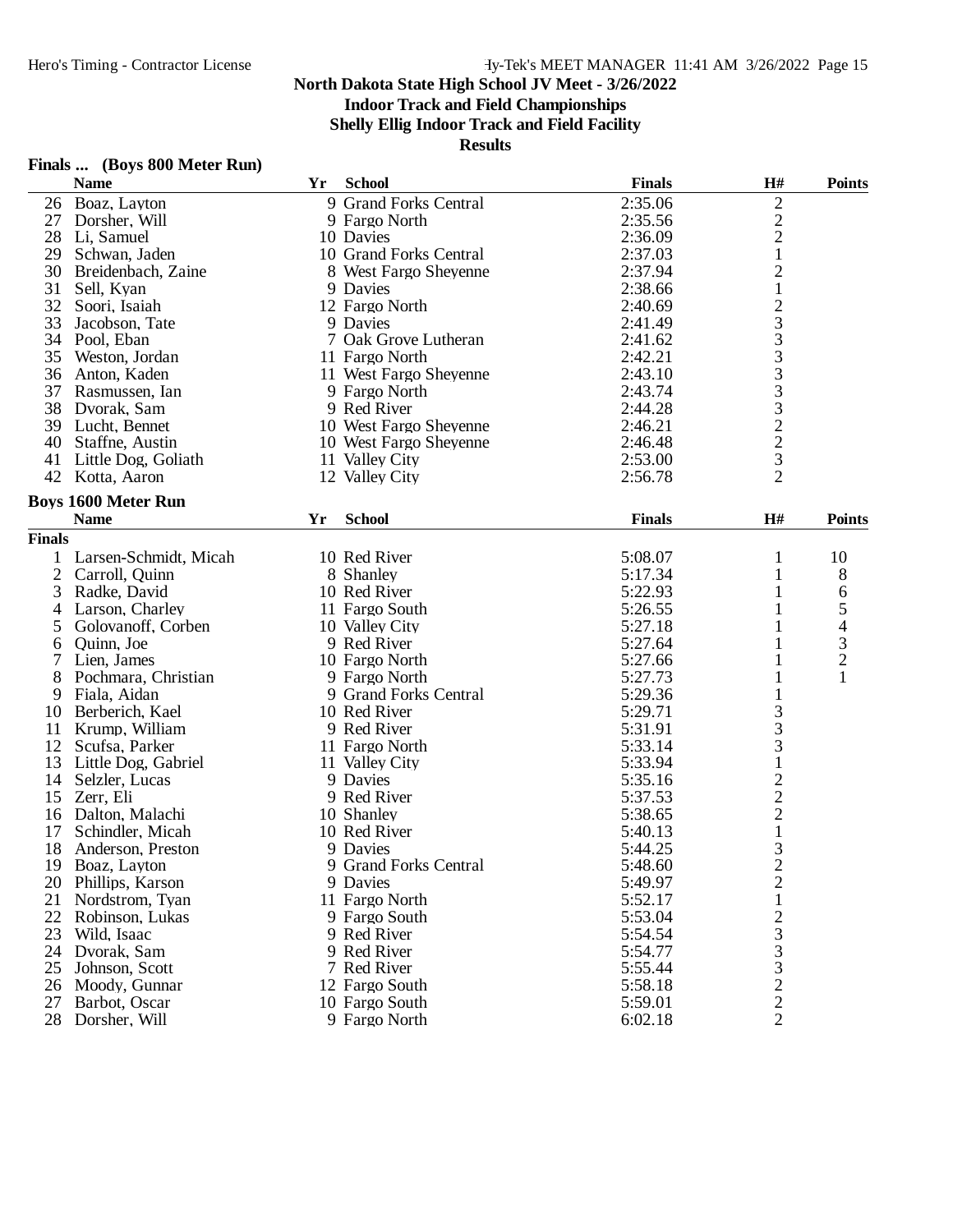### **Indoor Track and Field Championships**

**Shelly Ellig Indoor Track and Field Facility**

| Finals |  |  | (Boys 1600 Meter Run) |  |
|--------|--|--|-----------------------|--|
|--------|--|--|-----------------------|--|

|                | <b>Name</b>                   | Yr | <b>School</b>         | <b>Finals</b> | H#                             | <b>Points</b>  |
|----------------|-------------------------------|----|-----------------------|---------------|--------------------------------|----------------|
| 29             | Weston, Jordan                |    | 11 Fargo North        | 6:12.55       | 3                              |                |
| 30             | Eaton, Charles                |    | 12 Davies             | 6:17.72       |                                |                |
| 31             | Shen, Patrick                 |    | 10 Davies             | 6:28.67       | 22322333                       |                |
| 32             | Sell, Kyan                    |    | 9 Davies              | 6:28.78       |                                |                |
| 33             | Kotta, Aaron                  |    | 12 Valley City        | 6:34.99       |                                |                |
| 34             | Dahl, Julian                  |    | 9 West Fargo Sheyenne | 6:54.14       |                                |                |
| 35             | Little Dog, Goliath           |    | 11 Valley City        | 6:57.31       |                                |                |
| 36             | Tamang, Bishal                |    | 10 Fargo South        | 7:12.92       |                                |                |
| 37             | Duncan, Jeremy                |    | 9 Fargo South         | 7:42.49       |                                |                |
|                |                               |    |                       |               |                                |                |
|                | <b>Boys 60 Meter Hurdles</b>  |    |                       |               |                                |                |
|                | <b>Name</b>                   | Yr | <b>School</b>         | <b>Finals</b> | H#                             | <b>Points</b>  |
| <b>Finals</b>  |                               |    |                       |               |                                |                |
|                | Flaherty, Joe                 |    | 10 Shanley            | 10.13         | $\mathbf{1}$                   | 10             |
| 2              | Thielges, Owen                |    | 9 Davies              | 10.52         | $\mathbf{2}$                   | 8              |
| 3              | Hoffarth, Grant               |    | 10 Red River          | 10.69         | $\mathbf{1}$                   | 6              |
| $\overline{4}$ | Anzo-Inyu, Daniel             |    | 11 Fargo North        | 10.81         | 1                              | 5              |
| 5              | Mitchell, Duane               |    | 10 Fargo South        | 10.95         | $\overline{c}$                 | 4              |
| 6              | Maki, Kaeden                  |    | 9 Red River           | 11.05         | $\overline{c}$                 | $\mathfrak{Z}$ |
|                | Neil, Josh                    |    | 10 Red River          | 11.07         | $\overline{c}$                 | $\overline{c}$ |
| 8              | Suedel, Danny                 |    | 9 Grand Forks Central | 11.33         | $\mathbf{1}$                   | $\mathbf{1}$   |
| 9              | Moger, Prasant                |    | 9 Red River           | 11.33         | $\mathbf{1}$                   |                |
| 10             | Olson, Jesse                  |    | 10 Fargo South        | 11.37         | 1                              |                |
| 11             | Briscoe, Wyatt                |    | 9 Kindred             | 11.38         |                                |                |
| 12             | Villas, Mikko Angelo          |    | 11 Red River          | 11.48         | 1                              |                |
| 13             | Pasch, Kai                    |    | 9 Red River           | 11.63         |                                |                |
| 14             | Coxe, Hunter                  |    | 10 Red River          | 12.37         | $\frac{2}{2}$                  |                |
| 15             | Haug, Henry                   |    | 9 Red River           | 12.65         | $\overline{2}$                 |                |
|                |                               |    |                       |               |                                |                |
|                | <b>Boys 4x200 Meter Relay</b> |    |                       |               |                                |                |
|                | <b>Team</b>                   |    | <b>Relay</b>          | <b>Finals</b> | $\mathbf{H}$ #                 | <b>Points</b>  |
| <b>Finals</b>  |                               |    |                       |               |                                |                |
| 1              | West Fargo                    |    | A                     | 1:41.33       | 1                              | 10             |
| $\overline{2}$ | <b>Red River</b>              |    | A                     | 1:41.63       | 1                              | 8              |
| 3              | West Fargo Sheyenne           |    | A                     | 1:42.84       | $\mathbf{1}$                   | 6              |
| $\overline{4}$ | Fargo North                   |    | A                     | 1:45.68       | $\mathbf{1}$                   | 5              |
| 5              | Fargo North                   |    | B                     | 1:46.21       | 1                              |                |
| 6              | Davies                        |    | A                     | 1:46.22       |                                | 4              |
|                | <b>Red River</b>              |    | B                     | 1:46.61       | 3                              |                |
| 8              | Valley City                   |    | A                     | 1:47.70       | $\overline{2}$                 | 3              |
|                | 9 Valley City                 |    | $\, {\bf B}$          | 1:48.10       | $\overline{c}$                 |                |
| 10             | <b>Grand Forks Central</b>    |    | $\, {\bf B}$          | 1:48.47       |                                | $\overline{2}$ |
| 11             | <b>Red River</b>              |    | $\overline{\rm C}$    | 1:51.30       |                                |                |
|                | 12 Grand Forks Central        |    | A                     | 1:51.66       |                                |                |
| 13             | Kindred                       |    | B                     | 1:51.68       | $\frac{2}{3}$<br>$\frac{2}{3}$ | 1              |
|                | 14 Kindred                    |    | $\mathbf{A}$          | 1:51.74       |                                |                |
| 15             | Shanley                       |    | $\mathbf{A}$          | 1:54.07       | $\frac{3}{2}$                  |                |
|                | 16 Oak Grove Lutheran         |    | A                     | 1:54.47       | $\overline{c}$                 |                |
| 17             |                               |    | $\, {\bf B}$          | 1:57.95       | 3                              |                |
|                | Oak Grove Lutheran            |    |                       |               |                                |                |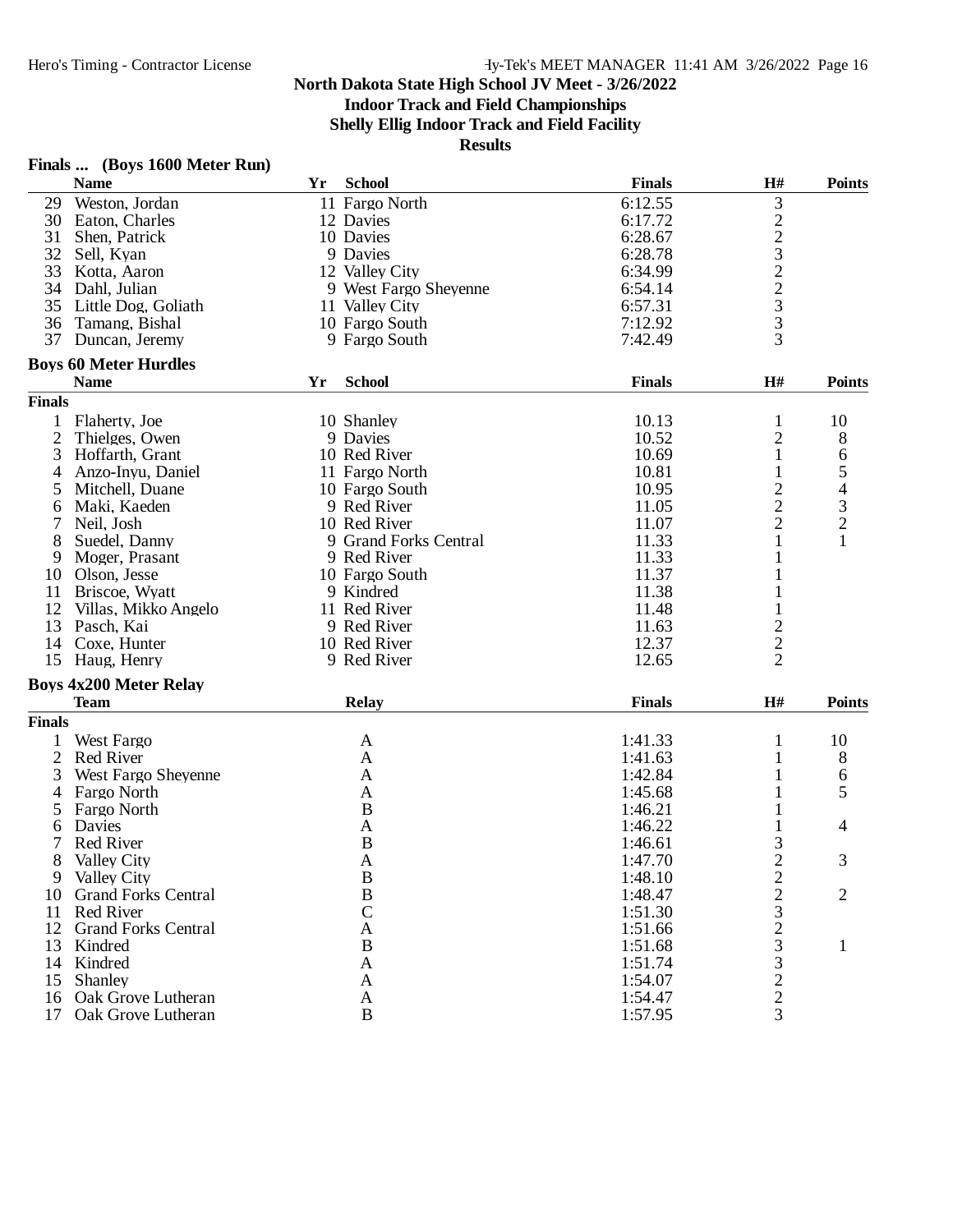### Hero's Timing - Contractor License Hy-Tek's MEET MANAGER 11:41 AM 3/26/2022 Page 17

### **North Dakota State High School JV Meet - 3/26/2022**

### **Indoor Track and Field Championships**

**Shelly Ellig Indoor Track and Field Facility**

**Results**

#### **Boys 4x400 Meter Relay**

|                | <b>Team</b>                   |    | <b>Relay</b>                | <b>Finals</b> | H#                      | <b>Points</b>  |
|----------------|-------------------------------|----|-----------------------------|---------------|-------------------------|----------------|
| <b>Finals</b>  |                               |    |                             |               |                         |                |
| 1              | <b>Red River</b>              |    | A                           | 4:00.37       | $\mathbf{1}$            | 10             |
| $\overline{2}$ | Fargo North                   |    | A                           | 4:07.58       | 1                       | 8              |
| 3              | <b>Red River</b>              |    | B                           | 4:13.23       | 1                       |                |
| 4              | West Fargo                    |    | A                           | 4:14.84       | 1                       | 6              |
| 5              | Kindred                       |    | A                           | 4:15.41       | $\overline{c}$          | 5              |
| 6              | <b>Grand Forks Central</b>    |    | A                           | 4:18.57       | 1                       | 4              |
|                | West Fargo                    |    | $\bf{B}$                    | 4:19.49       | $\mathbf{1}$            |                |
| 8              | Davies                        |    | $\bf{B}$                    | 4:24.11       | $\overline{\mathbf{c}}$ | 3              |
| 9              | <b>Red River</b>              |    |                             | 4:24.24       |                         |                |
| 10             | <b>Red River</b>              |    | $\frac{\text{C}}{\text{E}}$ | 4:28.07       | $\frac{2}{2}$           |                |
| 11             | Davies                        |    | $\mathbf{A}$                | 4:30.81       | $\overline{c}$          |                |
| 12             | West Fargo Sheyenne           |    | A                           | 4:36.15       | $\mathbf 1$             | $\overline{2}$ |
| 13             | <b>Red River</b>              |    | D                           | 4:37.81       | $\overline{c}$          |                |
| 14             | Oak Grove Lutheran            |    | A                           | 4:42.54       |                         | $\mathbf{1}$   |
| 15             | West Fargo                    |    | $\mathcal{C}$               | 4:45.85       | $\frac{2}{2}$           |                |
|                |                               |    |                             |               |                         |                |
|                | <b>Boys 4x800 Meter Relay</b> |    |                             |               |                         |                |
|                | <b>Team</b>                   |    | Relay                       | <b>Finals</b> |                         | <b>Points</b>  |
| <b>Finals</b>  |                               |    |                             |               |                         |                |
|                | <b>Grand Forks Central</b>    |    | A                           | 10:10.61      |                         | 10             |
| 2              | <b>Red River</b>              |    | $\mathbf{A}$                | 10:10.99      |                         | 8              |
| 3              | Fargo South                   |    | A                           | 10:12.87      |                         | 6              |
| 4              | <b>Red River</b>              |    | B                           | 10:37.96      |                         |                |
|                |                               |    |                             |               |                         |                |
|                | <b>Boys High Jump</b>         |    |                             |               |                         |                |
|                | <b>Name</b>                   | Yr | <b>School</b>               | <b>Finals</b> |                         | <b>Points</b>  |
| <b>Finals</b>  |                               |    |                             |               |                         |                |
|                | Grant, Dean                   |    | 11 Fargo South              | $5-10.00$     |                         | 10             |
| 2              | Mitchell, Duane               |    | 10 Fargo South              | 5-06.00       |                         | 8              |
| 3              | Parks, Pearce                 |    | 9 Red River                 | 5-06.00       |                         |                |
| 4              | Lynch, Finn                   |    | 11 Fargo North              | 5-04.00       |                         | 65432          |
| 5              | Urbain, Mbanzendore           |    | 9 Red River                 | 5-02.00       |                         |                |
| 6              | Franklin, Royce               |    | 9 Grand Forks Central       | 5-02.00       |                         |                |
|                | Klockmann, Isaac              |    | 9 Kindred                   | 5-00.00       |                         |                |
| 8              | Boutwell, Ty                  |    | 10 Fargo North              | 5-00.00       |                         | $\mathbf{1}$   |
| 9              | Haug, Henry                   |    | 9 Red River                 | $4 - 10.00$   |                         |                |
| 10             | Blegen, Carson                |    | 10 Red River                | 4-08.00       |                         |                |
|                | Coxe, Hunter                  |    | 10 Red River                | <b>NH</b>     |                         |                |
| $---$          | Meyer, Sam                    |    | 10 Valley City              | <b>NH</b>     |                         |                |
|                | --- Link, Grady               |    | 9 Central Cass              | NH            |                         |                |
|                | --- Nicholson, Khalil         |    | 12 Grand Forks Central      | NH            |                         |                |
|                | <b>Boys Pole Vault</b>        |    |                             |               |                         |                |
|                |                               |    |                             |               |                         | <b>Points</b>  |
|                | <b>Name</b>                   | Yr | <b>School</b>               | <b>Finals</b> |                         |                |
| <b>Finals</b>  |                               |    |                             |               |                         |                |
|                | 1 Peterson, Josh              |    | 11 Davies                   | 9-09.00       |                         | 10             |
| $\overline{2}$ | Kraft, Thomas                 |    | 9 Red River                 | 8-09.00       |                         | 8              |
| 3              | Cook, Connor                  |    | 12 West Fargo Sheyenne      | 8-03.00       |                         | 6              |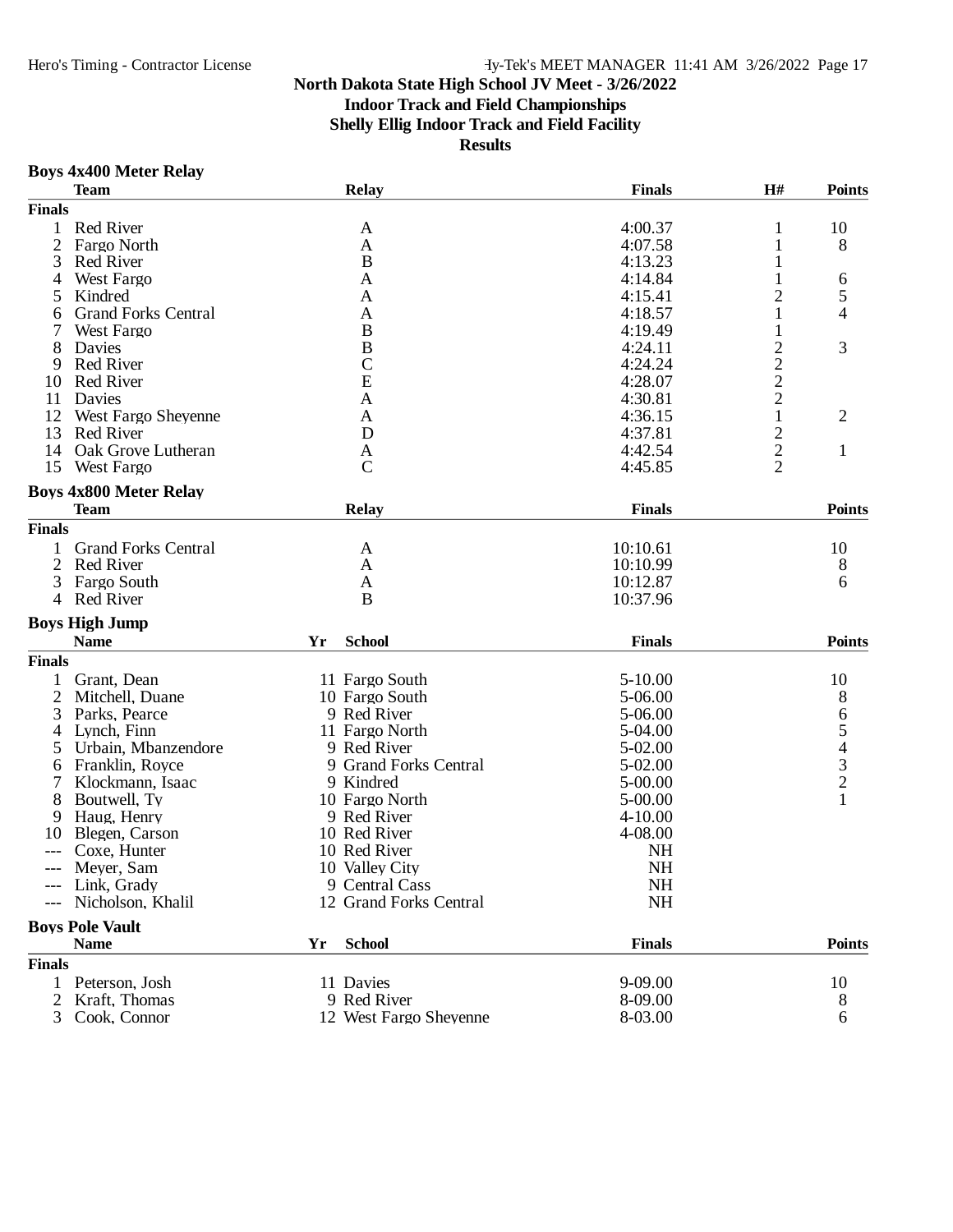### **Indoor Track and Field Championships**

**Shelly Ellig Indoor Track and Field Facility**

|                | <b>Name</b>           | Yr | <b>School</b>          | <b>Finals</b> |                                            | <b>Points</b>                                   |
|----------------|-----------------------|----|------------------------|---------------|--------------------------------------------|-------------------------------------------------|
| 4              | Heyer, Jonah          |    | 10 Davies              | 8-03.00       |                                            | 5                                               |
| 5              | Flom, Carter          |    | 9 Red River            | 8-03.00       |                                            |                                                 |
| 6              | Hanson, Tyler         |    | 10 West Fargo Sheyenne | 7-09.00       |                                            | $\frac{4}{3}$                                   |
|                | Myers, Ryder          |    | 10 Davies              | 7-09.00       |                                            |                                                 |
| 8              | Geigle, Kaden         |    | 9 Shanley              | $6 - 09.00$   |                                            | .50                                             |
| 8              | Heshmat, Amro         |    | 10 Davies              | 6-09.00       |                                            |                                                 |
| 8              | Wegner, Ben           |    | 9 Fargo North          | $6 - 09.00$   |                                            | .50                                             |
| 11             | Koenig, Clay          |    | 9 Fargo North          | 6-09.00       |                                            |                                                 |
| 12             | Truong, Aaron         |    | 10 Fargo South         | 6-09.00       |                                            |                                                 |
| 13             | Olson, Jesse          |    | 10 Fargo South         | 6-09.00       |                                            |                                                 |
| 14             | Martens, Max          |    | 9 Red River            | 6-03.00       |                                            |                                                 |
| 14             | Hallaway, Joshua      |    | 9 Oak Grove Lutheran   | 6-03.00       |                                            |                                                 |
| 14             | Yokom, Luke           |    | 12 Fargo North         | 6-03.00       |                                            |                                                 |
| 17             | Duffy, Logan          |    | 7 Shanley              | 6-03.00       |                                            |                                                 |
| 18             | Shorma, Nate          |    | 10 West Fargo Sheyenne | 5-03.00       |                                            |                                                 |
| $---$          | Paul, Zak             |    | 10 Shanley             | <b>NH</b>     |                                            |                                                 |
|                |                       |    |                        |               |                                            |                                                 |
|                | <b>Boys Long Jump</b> |    |                        |               |                                            |                                                 |
|                | <b>Name</b>           | Yr | <b>School</b>          | <b>Finals</b> | H#                                         | <b>Points</b>                                   |
| <b>Finals</b>  |                       |    |                        |               |                                            |                                                 |
| 1              | Schreiner, Thomas     |    | 10 Davies              | 18-11.50      | 3                                          | 10                                              |
| $\overline{2}$ | Grant, Dean           |    | 11 Fargo South         | 18-10.50      | $\mathfrak{Z}$                             | 8                                               |
| 3              | Parks, Pearce         |    | 9 Red River            | 17-03.00      |                                            | 6                                               |
| 4              | Edwards, Jordan       |    | 9 Davies               | 17-02.00      | $\frac{2}{3}$                              |                                                 |
| 5              | Hollcraft, David      |    | 9 Shanley              | 16-09.50      |                                            | $\begin{array}{c} 5 \\ 4 \\ 3 \\ 2 \end{array}$ |
| 6              | Metzger, Charlie      |    | 9 Davies               | 16-05.50      | 3                                          |                                                 |
| 7              | Bier, Jack            |    | 9 Oak Grove Lutheran   | 16-02.50      | 3                                          |                                                 |
| 8              | Boutwell, Ty          |    | 10 Fargo North         | 16-01.25      | 3                                          | $\mathbf{1}$                                    |
| 9              | Pollock, Chad         |    | 9 Shanley              | 15-11.75      |                                            |                                                 |
| 10             | Zabel, Kai            |    | 7 Oak Grove Lutheran   | 15-09.75      | $\frac{3}{3}$                              |                                                 |
| 11             | Martens, Max          |    | 9 Red River            | 15-08.50      |                                            |                                                 |
| 12             | Lanners, James        |    | 10 Fargo North         | 15-04.75      |                                            |                                                 |
| 13             | Tholkes, Noah         |    | 9 Central Cass         | 15-02.25      | 323223                                     |                                                 |
|                | 14 Geigle, Kaden      |    | 9 Shanley              | 14-11.25      |                                            |                                                 |
| 15             | Biewer, Levi          |    | 10 Davies              | 14-09.50      |                                            |                                                 |
| 16             | Billing, Layne        |    | 10 Kindred             | 14-09.25      |                                            |                                                 |
| 17             | Franklin, Royce       |    | 9 Grand Forks Central  | 14-08.50      |                                            |                                                 |
| 18             | Mitchell, Duane       |    | 10 Fargo South         | 14-06.75      | $\,1$                                      |                                                 |
| 19             | Lange, Jackson        |    | 10 Kindred             | 14-06.50      | 3                                          |                                                 |
| 19             | Sands, Kalec          |    | 9 Davies               | 14-06.50      | 3                                          |                                                 |
| 21             | Murph, Latrell        |    | 9 Grand Forks Central  | 14-06.25      |                                            |                                                 |
| 22             |                       |    |                        |               | $\begin{array}{c} 2 \\ 2 \\ 3 \end{array}$ |                                                 |
|                | Baker, Jessy          |    | 9 Red River            | 14-06.00      |                                            |                                                 |
| 23             | Briscoe, Wyatt        |    | 9 Kindred              | 14-03.50      |                                            |                                                 |
| 24             | Geigle, Grayson       |    | 11 Shanley             | 14-02.50      |                                            |                                                 |
|                | 24 Nudell, Owen       |    | 9 Central Cass         | 14-02.50      | 1                                          |                                                 |
|                | 26 Haakenson, Jordan  |    | 10 Kindred             | 14-01.50      | 1                                          |                                                 |
| 27             | Jorgenson, Dane       |    | 8 Oak Grove Lutheran   | 14-01.25      | 1                                          |                                                 |
| 28             | Ness, Will            |    | 7 Oak Grove Lutheran   | 14-00.25      | 1                                          |                                                 |
| 28             | Sands, Chasen         |    | 9 Davies               | 14-00.25      | 3                                          |                                                 |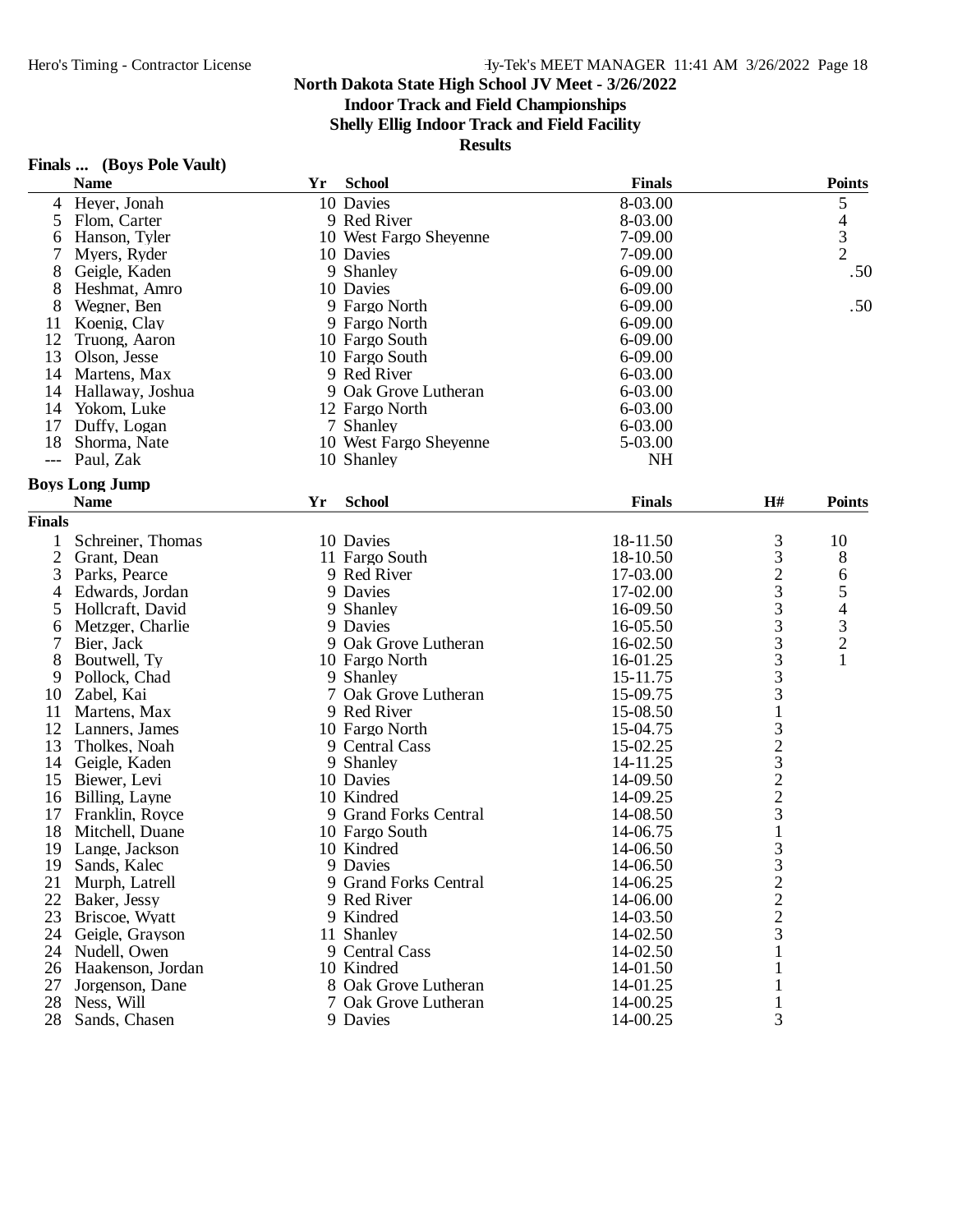**Indoor Track and Field Championships**

**Shelly Ellig Indoor Track and Field Facility**

| Finals | (Boys Long Jump) |  |  |
|--------|------------------|--|--|
|--------|------------------|--|--|

|                | Finals  (Doys Long Jump) |    |                             |               |                         |                |
|----------------|--------------------------|----|-----------------------------|---------------|-------------------------|----------------|
|                | <b>Name</b>              | Yr | <b>School</b>               | <b>Finals</b> | H#                      | <b>Points</b>  |
|                | 30 Belaskie, Stanley     |    | 10 Kindred                  | 13-11.75      | $\sqrt{2}$              |                |
| 31             | Fischer, Thompson        |    | 10 Davies                   | 13-11.00      | $\overline{c}$          |                |
|                | 32 Domier, Hunter        |    | 7 Central Cass              | 13-10.50      | $\mathbf{1}$            |                |
| 33             | Pearson, Kale            |    | 9 Central Cass              | 13-08.75      | 1                       |                |
|                | 34 Pogue, Dylan          |    | 12 Davies                   | 13-07.00      | 3                       |                |
| 35             | Richard, Evan            |    | 10 Kindred                  | 13-05.75      | 3                       |                |
| 36             | Brown, Rylan             |    | 10 Red River                | 13-03.50      | 1                       |                |
| 37             | Haug, Henry              |    | 9 Red River                 | 13-03.25      | 1                       |                |
| 38             | Klockmann, Isaac         |    | 9 Kindred                   | 13-02.50      | 1                       |                |
| 39             | Middlestad, Taylor       |    | 9 Valley City               | 13-00.75      | $\overline{\mathbf{c}}$ |                |
| 40             | Meyer, Sam               |    | 10 Valley City              | 13-00.00      | $\overline{2}$          |                |
| 41             | Urbach, Drew             |    | 9 Central Cass              | 12-07.50      | $\mathbf{1}$            |                |
| 42             | Showers, Manasseh        |    | 9 Davies                    | 12-07.00      | $\overline{c}$          |                |
|                | 43 LeMier, Nick          |    | 11 Valley City              | 12-03.50      | $\overline{c}$          |                |
|                | 43 Klefstad, Cameron     |    | 9 Red River                 | 12-03.50      | $\mathbf{1}$            |                |
| 45             | Lightbourne, Arnaldo     |    | 10 Davies                   | 12-02.00      | $\overline{c}$          |                |
|                |                          |    |                             | 11-11.00      |                         |                |
|                | 46 Leino Novotny, Josiah |    | 8 Oak Grove Lutheran        |               | 1                       |                |
| 47             | Paul, Zak                |    | 10 Shanley                  | 11-03.50      | $\overline{c}$          |                |
| 48             | Muscha, Case             |    | 9 Central Cass              | 10-08.00      | $\mathbf{1}$            |                |
| 49             | Paul, Alex               |    | 10 Shanley                  | 10-07.00      | $\overline{c}$          |                |
| 50             | Krause, Drew             |    | 9 Central Cass              | 9-06.50       | $\mathbf{1}$            |                |
| 51             | Garcia, Frankie          |    | 10 Central Cass             | 8-02.00       | $\overline{c}$          |                |
| $---$          | Stahl, Coleson           |    | 9 Central Cass              | <b>FOUL</b>   | 3                       |                |
|                | <b>Boys Triple Jump</b>  |    |                             |               |                         |                |
|                | <b>Name</b>              | Yr | <b>School</b>               | <b>Finals</b> | H#                      | <b>Points</b>  |
| <b>Finals</b>  |                          |    |                             |               |                         |                |
| 1              | Grant, Dean              |    | 11 Fargo South              | 40-07.00      | $\mathbf{1}$            | 10             |
| $\overline{c}$ | Strand, Ben              |    | 10 Red River                | 37-05.50      | 1                       | 8              |
| 3              | Herz, Aiden              |    | 10 Fargo South              | 36-08.00      | 2                       | 6              |
| 4              | Kielty, Bjorn            |    | 10 Fargo North              | 35-01.50      | 1                       | 5              |
| 5              | Pasch, Kai               |    | 9 Red River                 | 34-08.25      | 1                       | $\overline{4}$ |
| 6              | Blegen, Carson           |    | 10 Red River                | 32-07.50      | 1                       |                |
| 7              | Spelhaug, Izaak          |    | 9 Kindred                   | 32-00.25      | $\overline{c}$          | $\frac{3}{2}$  |
| 8              | Belaskie, Stanley        |    | 10 Kindred                  | 31-07.00      | $\mathbf{1}$            | $\mathbf{1}$   |
| 9              | Stahl, Coleson           |    | 9 Central Cass              | 31-04.25      |                         |                |
| 10             | Fischer, Thompson        |    | 10 Davies                   | 31-00.75      |                         |                |
|                | Pogue, Dylan             |    |                             |               | $\frac{2}{2}$           |                |
| 11<br>12       |                          |    | 12 Davies<br>10 Fargo South | 31-00.25      | $\overline{2}$          |                |
|                | Olson, Jesse             |    | 9 Central Cass              | 30-11.00      |                         |                |
|                | 13 Link, Grady           |    |                             | 29-08.75      | $\mathbf{1}$            |                |
|                | 14 Asche, Hudson         |    | 9 Davies                    | 28-05.75      | $\overline{c}$          |                |
|                | Schreiner, Thomas        |    | 10 Davies                   | <b>FOUL</b>   | $\overline{c}$          |                |
| ---            | Meyer, Sam               |    | 10 Valley City              | <b>FOUL</b>   | $\mathbf{1}$            |                |
| $---$          | Tarlue, Prince           |    | 9 Davies                    | <b>FOUL</b>   | $\overline{2}$          |                |
|                | <b>Boys Shot Put</b>     |    |                             |               |                         |                |
|                | <b>Name</b>              | Yr | <b>School</b>               | <b>Finals</b> | H#                      | <b>Points</b>  |
| <b>Finals</b>  |                          |    |                             |               |                         |                |
| $\mathbf{1}$   | Cain, Bryce              |    | 11 West Fargo Sheyenne      | 40-10.00      | 5                       | 10             |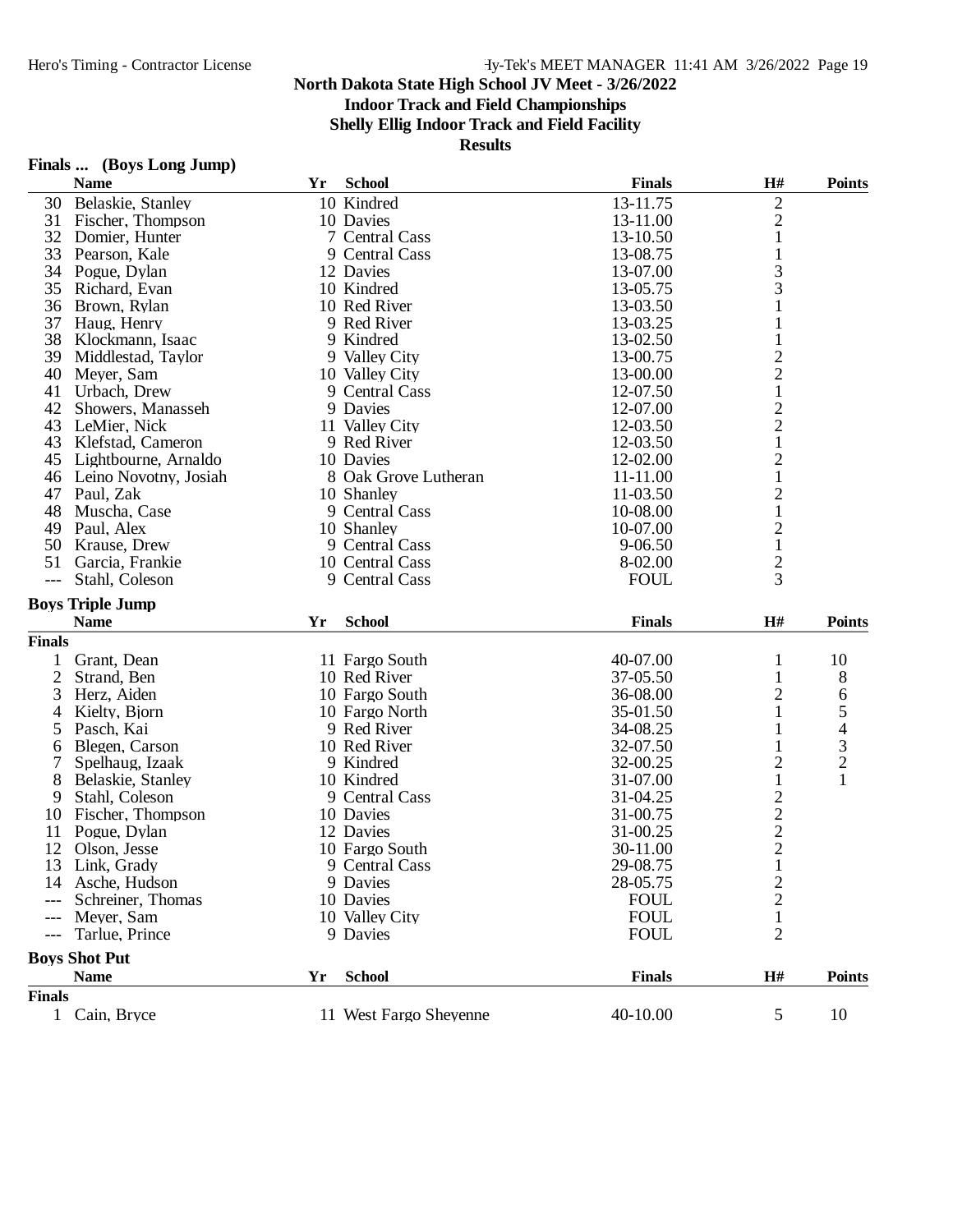**Indoor Track and Field Championships**

**Shelly Ellig Indoor Track and Field Facility**

| Finals | (Boys Shot Put) |
|--------|-----------------|
|--------|-----------------|

|    | <b>Name</b>                 | Yr | <b>School</b>          | <b>Finals</b> | H#                       | <b>Points</b>  |
|----|-----------------------------|----|------------------------|---------------|--------------------------|----------------|
| 2  | Burd, Bennett               |    | 12 Shanley             | 39-02.00      | 5                        | 8              |
| 3  | Bratrud, Arie               |    | 11 Valley City         | 38-05.00      | 5                        | 6              |
| 4  | Leinen, Levi                |    | 12 Fargo North         | 37-10.00      | 3                        | 5              |
| 5  | Stuart, Jack                |    | 10 West Fargo          | 37-05.00      | 5                        | 4              |
| 6  | Schweigert, Cooper          |    | 11 Red River           | 36-10.00      | 5                        | $\mathfrak{Z}$ |
| 7  | Rohde, Scot                 |    | 9 Valley City          | 35-08.00      | 5                        | $\overline{2}$ |
| 8  | Burrell, Austin             |    | 9 Davies               | 35-07.00      | 1                        | $\mathbf{1}$   |
| 9  | Parrish, Alex               |    | 10 Red River           | 35-02.00      | 5                        |                |
| 10 | Migler, Jaxon               |    | 12 West Fargo Sheyenne | 35-01.00      | 5                        |                |
| 11 | Ahlers, Cam                 |    | 10 Shanley             | 34-07.00      | 5                        |                |
| 12 | Fosher, Cooper              |    | 10 West Fargo Sheyenne | 34-04.00      | 5                        |                |
| 13 | Opitz, John                 |    | 12 Shanley             | 34-00.00      | 5                        |                |
| 14 | Johnson, Jacob              |    | 12 Fargo North         | 33-10.00      | $\mathbf{1}$             |                |
| 15 | Duff, David                 |    | 12 Davies              | 33-09.00      | 5                        |                |
| 16 | McMillan, Brenden           |    | 11 Grand Forks Central | 33-06.00      | 4                        |                |
| 17 | Becker, Jackson             |    | 10 West Fargo Sheyenne | 33-01.00      | 5                        |                |
| 18 | Fornshell, Ethan            |    | 9 Kindred              | 32-09.00      | 5                        |                |
| 19 | Saville, Braden             |    | 9 West Fargo Sheyenne  | 32-00.00      | $\mathbf{1}$             |                |
| 20 | McCarthy, Christian         |    | 11 Davies              | 31-07.00      | 5                        |                |
| 20 | Dimmer, Greg                |    | 10 West Fargo          | 31-07.00      | 4                        |                |
|    | 22 Haley, Andrew            |    | 9 Kindred              | 31-06.00      | 5                        |                |
| 22 | Van Sickle, Dawson          |    | 9 Red River            | 31-06.00      | $\mathbf{1}$             |                |
| 24 | Butler, Isaac               |    | 10 Shanley             | 31-01.00      | 3                        |                |
| 25 | Foss, Jacob                 |    | 9 Red River            | 31-00.00      | 3                        |                |
| 25 | Riley, Noah                 |    | 10 Fargo North         | 31-00.00      | 3                        |                |
| 27 | Baker, Jessy                |    | 9 Red River            | 30-11.00      |                          |                |
| 27 | Weninger, Brayden           |    | 9 Fargo North          | 30-11.00      | $\frac{2}{2}$            |                |
| 29 | Rahn, Carter                |    | 9 West Fargo           | 30-10.00      | $\overline{\mathcal{L}}$ |                |
| 30 | Murph, Latrell              |    | 9 Grand Forks Central  | 30-08.00      | $\overline{\mathcal{L}}$ |                |
| 30 | Wall, Devin                 |    | 10 West Fargo          | 30-08.00      | 3                        |                |
| 32 | Wasylow, Logan              |    | 10 Red River           | 30-02.00      | $\overline{c}$           |                |
| 33 | Schaan, Brian               |    | 10 Shanley             | 30-00.00      | 4                        |                |
|    | 34 Parsons, Carter          |    | 9 West Fargo           | 29-08.00      | 3                        |                |
| 35 | Moldenhauer, Cade           |    | 9 Central Cass         | 29-04.00      | $\overline{\mathcal{L}}$ |                |
| 36 | Grove, Lucas                |    | 9 West Fargo           | 29-03.00      | 4                        |                |
| 37 | Brown, Oakley               |    | 11 West Fargo Sheyenne | 29-01.00      | 3                        |                |
| 38 | Martens, Max                |    | 9 Red River            | 29-00.00      | 1                        |                |
| 39 | Graber, Caden               |    | 9 Central Cass         | 28-10.00      | 4                        |                |
| 39 | Amann, Caden                |    | 9 Valley City          | 28-10.00      | 4                        |                |
| 41 | Ngo, Khang                  |    | 9 Red River            | 28-05.00      |                          |                |
| 41 | Zeis, Isaac                 |    | 10 West Fargo Sheyenne | 28-05.00      |                          |                |
| 43 | Rothenberger, Matthew       |    | 10 Grand Forks Central | 28-04.00      | 4<br>5                   |                |
| 44 | Hoff, Jacob                 |    | 11 Fargo North         | 28-03.00      | 4                        |                |
| 45 | Vanlith, Andrew             |    | 11 Fargo North         | 28-01.00      | 3                        |                |
|    |                             |    | 9 Central Cass         | 28-00.00      | 3                        |                |
| 46 | Kraft, Wyatt<br>Lund, Jacob |    | 10 Kindred             | 28-00.00      | 3                        |                |
| 46 |                             |    | 11 Grand Forks Central |               | 5                        |                |
| 48 | Armendariz-Lotito, Nicholas |    |                        | 27-11.00      |                          |                |
|    | 48 Rothenberger, Kyle       |    | 12 Grand Forks Central | 27-11.00      | 4<br>3                   |                |
|    | 50 Nwaigwe, Michael         |    | 9 Shanley              | 27-09.00      |                          |                |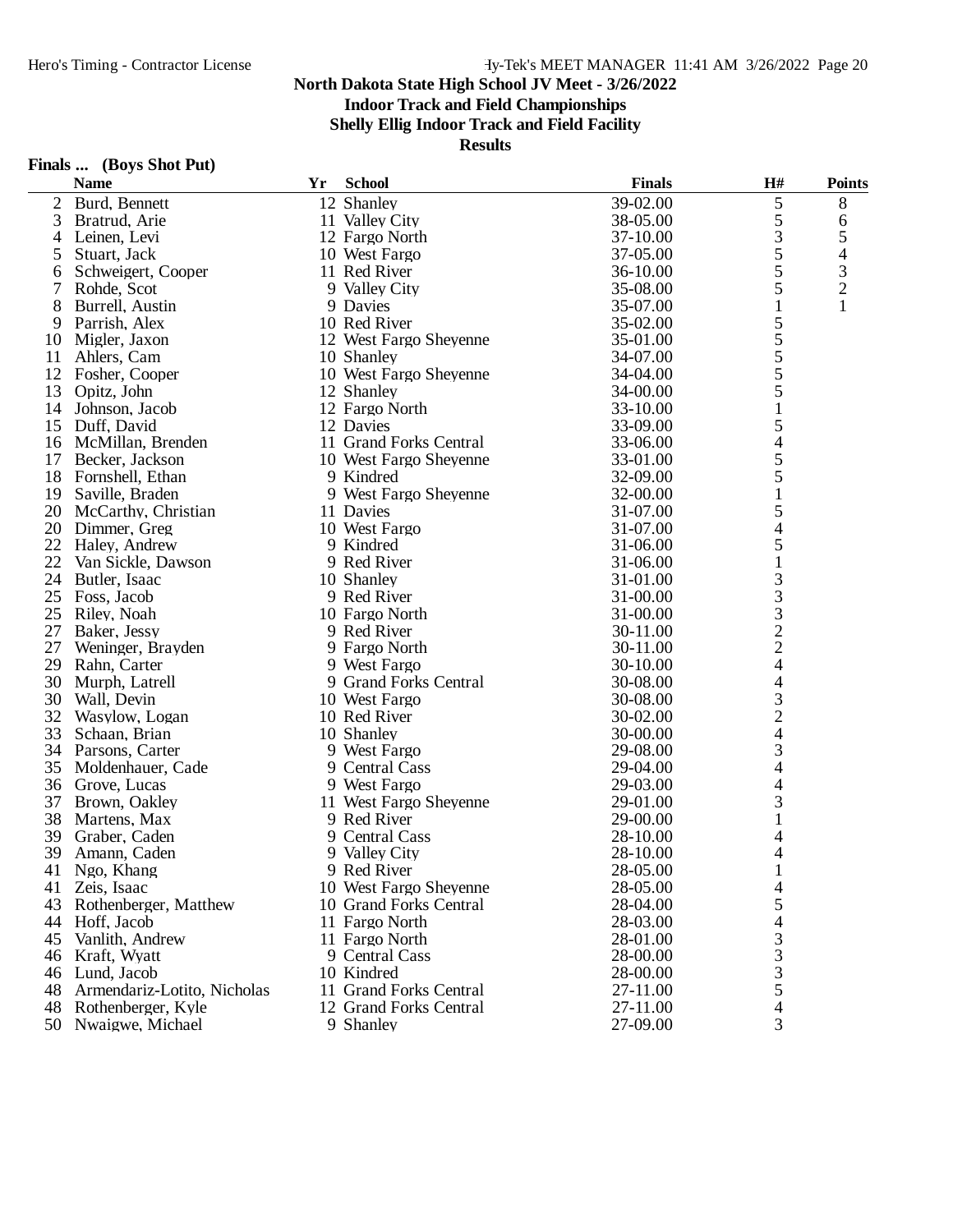### **Indoor Track and Field Championships**

**Shelly Ellig Indoor Track and Field Facility**

#### **Results**

| Finals | (Boys Shot Put) |
|--------|-----------------|
|--------|-----------------|

|    | $\mathbf{r}$ mans $\mathbf{w}$ ( $\mathbf{D}$ $\mathbf{v}$ ) $\mathbf{D}$ mot $\mathbf{r}$ at)<br><b>Name</b> | Yr | <b>School</b>          | <b>Finals</b> | H#                       | <b>Points</b> |
|----|---------------------------------------------------------------------------------------------------------------|----|------------------------|---------------|--------------------------|---------------|
|    | 51 Marsh, Alec                                                                                                |    | 11 West Fargo Sheyenne | 27-07.00      | 3                        |               |
|    | 52 Bjerke, John                                                                                               |    | 10 Red River           | 27-06.00      | $\overline{\mathcal{A}}$ |               |
|    | 52 Rogen, Luke                                                                                                |    | 10 Shanley             | 27-06.00      | $\overline{\mathcal{L}}$ |               |
| 54 | Miller, Jack                                                                                                  |    | 9 Fargo North          | 26-10.00      | 3                        |               |
| 55 | Johnson, Spencer                                                                                              |    | 10 Fargo South         | 26-02.00      | $\overline{\mathcal{A}}$ |               |
|    | 56 Abrahamson, Noah                                                                                           |    | 10 Fargo North         | 26-00.00      |                          |               |
|    | 56 Wolf, Rodney                                                                                               |    | 9 Kindred              | 26-00.00      | $\frac{2}{2}$            |               |
|    | 58 Fischer, Lucas                                                                                             |    | 8 Grand Forks Central  | 25-08.00      | 3                        |               |
| 59 | Sprenger, Mack                                                                                                |    | 9 Central Cass         | 25-06.00      | 4                        |               |
|    | 59 Fewster, James                                                                                             |    | 9 Grand Forks Central  | 25-06.00      | 1                        |               |
| 61 | Dutt, Nick                                                                                                    |    | 9 Central Cass         | 25-05.00      | 3                        |               |
|    | 62 Salberg, Bradley                                                                                           |    | 10 Grand Forks Central | 25-03.00      | 3                        |               |
|    | 63 Hallanger, Owen                                                                                            |    | 9 Red River            | 25-01.00      | 1                        |               |
|    | 64 Pochmara, Aron                                                                                             |    | 11 Fargo North         | 24-10.00      | 3                        |               |
| 65 | Piper, Calvin                                                                                                 |    | 9 Central Cass         | 24-05.00      | 1                        |               |
| 65 | Tollefson, Bennett                                                                                            |    | 10 West Fargo Sheyenne | 24-05.00      | $\mathbf{1}$             |               |
|    | 67 Davis, Peter                                                                                               |    | 10 Fargo North         | 24-00.00      | 4                        |               |
|    | 68 Bittner, Jayden                                                                                            |    | 9 Davies               | 23-08.00      | 3                        |               |
| 69 | Brockman, Braiden                                                                                             |    | 10 Fargo South         | 23-07.00      | 1                        |               |
|    | 70 Beckman, Collin                                                                                            |    | 11 Fargo North         | 23-06.00      | 1                        |               |
| 71 | Al Mashhadani, Ahmed                                                                                          |    | 10 West Fargo Sheyenne | 23-04.00      | $\mathbf{2}$             |               |
|    | 72 Fischer, Eli                                                                                               |    | 7 Grand Forks Central  | 23-01.00      | 3                        |               |
| 73 | Carroll, AJ                                                                                                   |    | 10 Shanley             | 22-09.00      | $\mathbf{1}$             |               |
| 73 | Bietz, Gavin                                                                                                  |    | 9 West Fargo           | 22-09.00      | $\overline{c}$           |               |
|    | 75 Dewald, Carter                                                                                             |    | 9 Davies               | 22-07.00      | 3                        |               |
|    | 76 Komrosky, Tyler                                                                                            |    | 9 Fargo South          | 22-06.00      |                          |               |
|    | 77 Boser, Samuel                                                                                              |    | 10 Fargo North         | 22-03.00      |                          |               |
|    | 78 Fugle, Tanner                                                                                              |    | 10 Fargo North         | 21-09.00      |                          |               |
| 79 | Christenson, Logan                                                                                            |    | 8 Oak Grove Lutheran   | 21-08.00      | $2222$<br>$223$          |               |
|    | 80 Helgaas, Brekken                                                                                           |    | 9 Davies               | 21-05.00      |                          |               |
|    | 81 Hanson, Briggs                                                                                             |    | 8 Oak Grove Lutheran   | 21-00.00      |                          |               |
|    | 82 Parsons, Harley                                                                                            |    | 9 Red River            | 20-11.00      | $\overline{c}$           |               |
|    | 83 Eder, Heath                                                                                                |    | 10 West Fargo          | 20-04.00      | $\mathbf{1}$             |               |
|    | 84 Bloch, Brysen                                                                                              |    | 9 Shanley              | 19-10.00      | $\overline{c}$           |               |
|    | 85 Ehimen, God?sfavour                                                                                        |    | 12 West Fargo Sheyenne | 19-06.00      | $\overline{2}$           |               |
|    | 86 Mowery, Corey                                                                                              |    | 9 West Fargo Sheyenne  | 19-00.00      | $\mathbf{1}$             |               |
| 87 | Windus, Jackson                                                                                               |    | 11 West Fargo Sheyenne | 18-09.00      | 1                        |               |
| 88 | Krefting, Garrett                                                                                             |    | 9 Red River            | 17-06.00      | $\overline{2}$           |               |
| 89 | Bjornson, Jack                                                                                                |    | 7 Oak Grove Lutheran   | 16-11.00      | $\overline{c}$           |               |
|    | 90 Kornkven, Devin                                                                                            |    | 9 Central Cass         | 16-10.00      | $\mathbf{1}$             |               |
|    |                                                                                                               |    |                        |               |                          |               |

#### Women - Team Rankings - 14 Events Scored

| 1) Davies              | 190  | 2) West Fargo Sheyenne | 71           |
|------------------------|------|------------------------|--------------|
| 3) Valley City         | 56   | 4) Shanley             | 54           |
| 5) West Fargo          | 49.5 | 6) Red River           | 32           |
| 7) Grand Forks Central | 28   | 8) Central Cass        | 13.5         |
| 9) Fargo South         | 9    | 10) Oak Grove Lutheran | $\mathbf{r}$ |